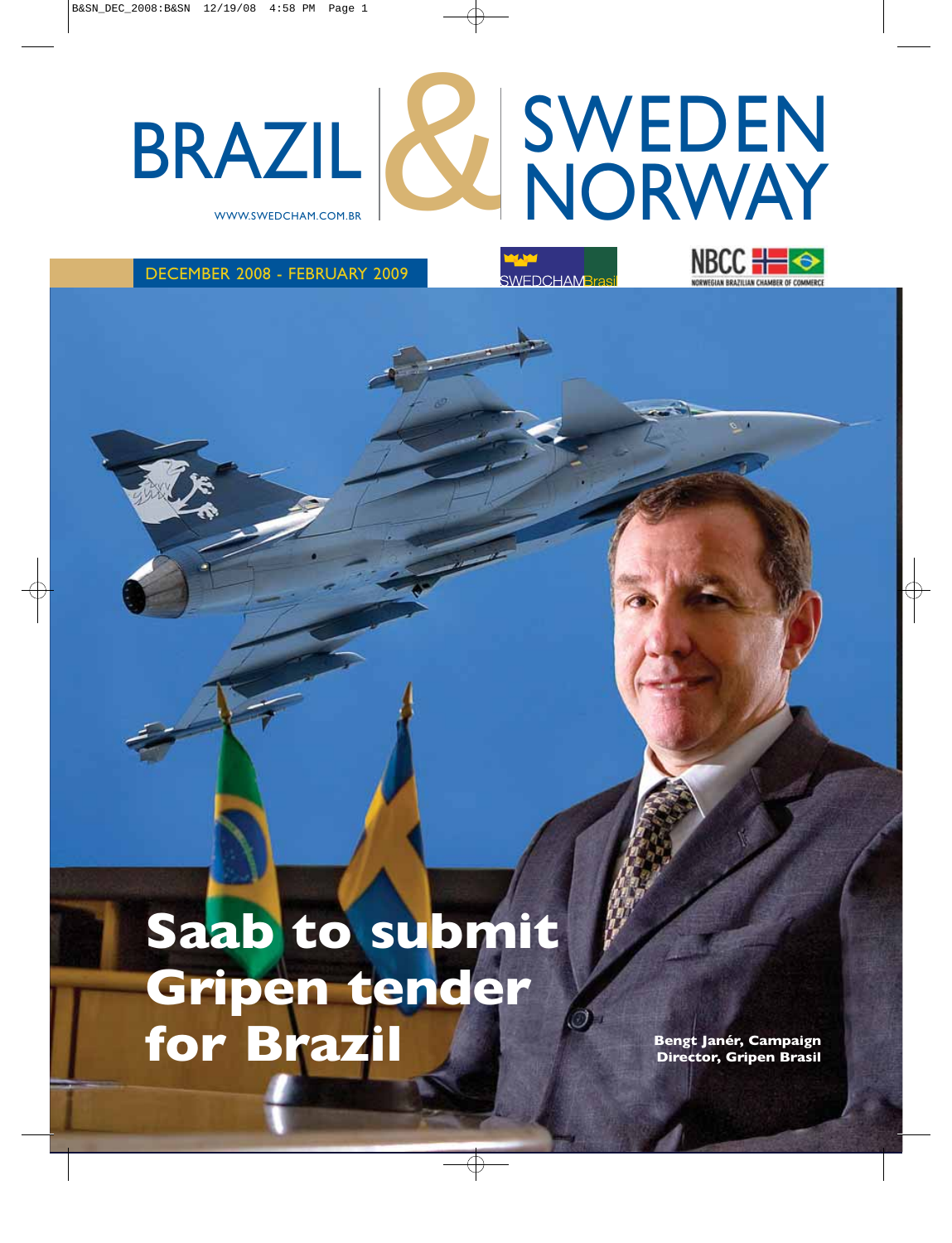# Saab to submit Gripen multi-role fighter aircraft tender for Brazil

**"BRAZIL** & **SWEDEN/NORWAY"** RECENTLY INTERVIEWED BENGT JANÉR, CAMPAIGN DIRECTOR OF GRIPEN BRASIL, ESTABLISHED BY GRIPEN INTERNATIONAL—THE SWEDISH COMPANY WHICH ACTS AS A PRIME CON-TRACTING ORGANIZATION, RESPONSIBLE FOR MARKETING, SELLING AND SUPPORTING THE GRIPEN MULTI-ROLE FIGHTER AIRCRAFT WORLDWIDE. GRIPEN INTERNATIONAL WAS SET UP BY SAAB AND BAE SYSTEMS TO MARKET THE GRIPEN FOR EXPORT MARKETS. BAE SYSTEMS IS BUILDING THE MAIN LANDING GEAR UNIT AND WING ATTACHMENT UNIT.

**Bengt Janér, Campaign Director of Gripen Brasil (photo: Alexandre Socci), with the Gripen fighter in the background (photo: Gripen International).**

ripen International combines the strength of its international industrial partners, which are among the world's most experienced and respected manufacturers of aerospace and defense ripen International combines the strength of its international<br>industrial partners, which are among the world's most experi-<br>enced and respected manufacturers of aerospace and defense<br>equipment. The Gripen International te long-term industrial partnerships with all Gripen customers. These relationships cover a wide spectrum of industry and are not limited to the defense and aerospace business sectors.

At the beginning of October, Saab welcomed the formal Request for Proposal (RFP) for the supply of new fighter aircraft for Brazil. "Saab will submit a bid including 36 Gripen NG (Next Generation) to meet the requirement for future multi-role fighter aircraft for the Brazilian Air Force. We are convinced that the Gripen NG is the perfect fit for Brazil's future needs," said Lennart Sindahl, Executive Vice President of Saab. The company serves the global market with world-leading products, services and solutions ranging from military defense to civil security. Saab has operations and employees on all continents and constantly develops, adopts and improves new tech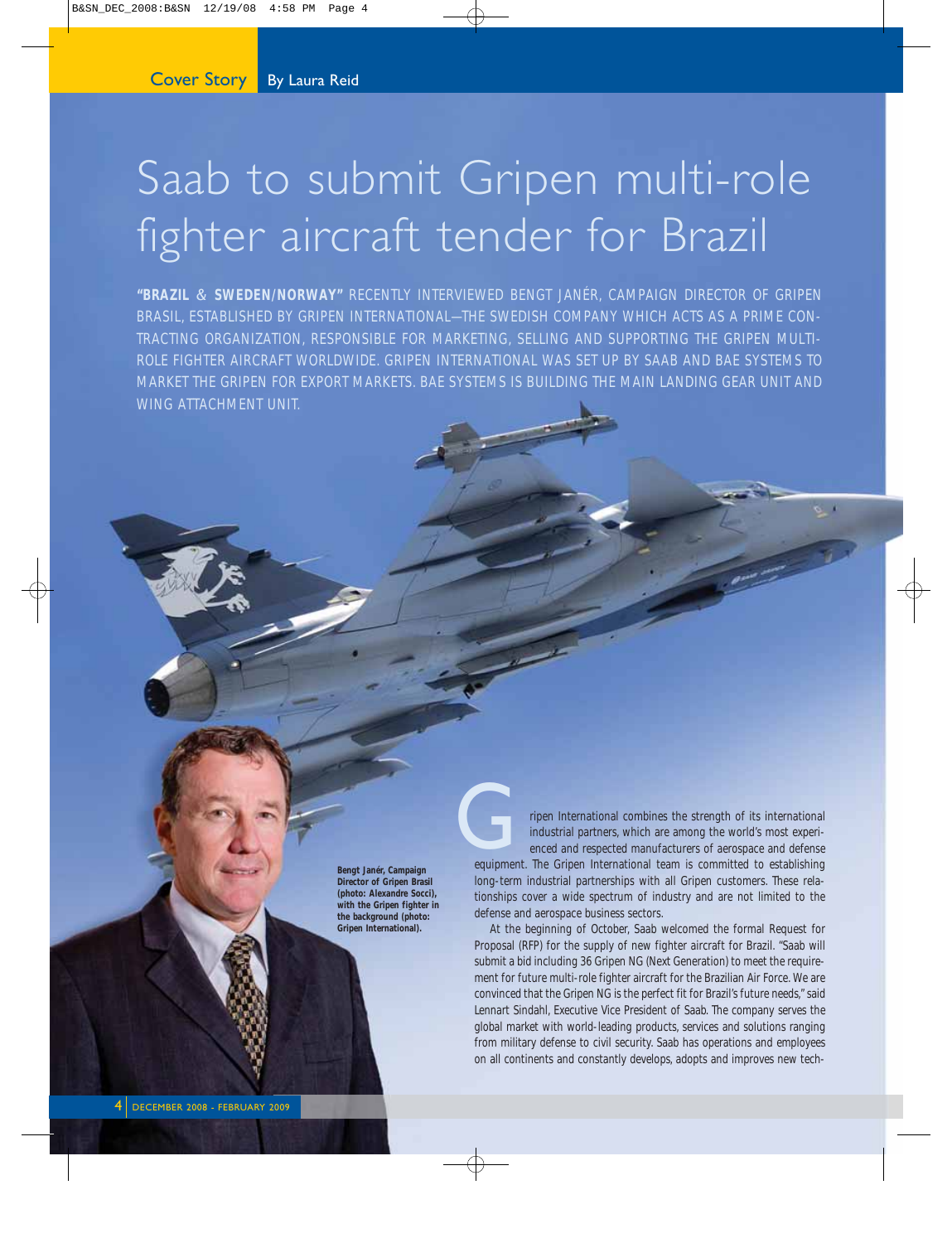nology to meet customers' changing needs.

Saab also offers transfer of technology with unrivalled access, enabling autonomy and increased national security, as well as an outstanding industrial participation package that will generate partnerships and long lasting business opportunities. The Gripen NG offer from Saab is supported by the Swedish Government.

#### **Next year**

On October 1, the Gripen fighter was announced to be on the short list as one alternative to equip the Brazilian Air Force. The issue of the formal RFP, which Saab will hand in the answer to in the beginning of February 2009, is the next step in the process. Brazil is expected to make a decision during next year.

The Gripen NG has been selected as one of the three candidates under consideration for the Brazilian Air Force, the others being the Boeing F/A-18E/F Super Hornet and Dassault's Rafale. The fighter jets excluded from the tender were Lockheed Martin's F-35 Lightning II, Eurofighter's Typhoon and the Russian Sukhoi SU-35, which neighboring Venezuela bought recently.

The Brazilian Air Force wants a next-generation multi-role fighter jet to replace its entire fleet over the next 15 years. Its initial requirement is for a batch of 36 fighters, although the total program is for 120 aircraft to be delivered from 1014 until post-2020.

#### **New office**

On October 22, Gripen International inaugurated its Brazilian office in Brasília, where Janér is responsible for coordinating efforts for the sale of the Gripen NG for the Air Force's F-X2 contest.

Present for the occasion was Bob Kemp, Senior Vice President for International Sales & Marketing at Gripen International, who gave a presentation about the Gripen NG and the current status of the Gripen program in the world, its delivery to clients and excellent sales prospects.

"We are today in a comfortable position. But in a while we will be in a dominating position in the world fighter market," Kemp said at the end of his presentation. Also present were Swedish Ambassador Annika Markovic, Christer Olsson, the Swedish Military and Aviation Attaché in Brasília, and Mats Warstedt, Group Senior Vice President



**Inauguration of the Gripen office in Brasília (from left to right): Bob Kemp, Senior Vice President for International Sales & Marketing at Gripen International, Christer Olsson, the Swedish Military and Aviation Attaché in Brasília, Swedish Ambassador Annika Markovic, Mats Warstedt, Group Senior Vice President of Marketing at Saab, and Bengt Janér. (Photo: Di Souza)**

of Marketing at Saab.

According to Janér, "the Brasília office opening shows that Saab is committed to the Brazilian government in enhancing its relationship with Brazilian institutions, specifically the Ministry of Defense, the Brazilian Air Force, Army and Navy, as well as the Ministry of Industry and Trade."

Janér granted us the following interview:

#### **B&S/N: First of all, could you give a brief background of yourself? What were your activities when you were appointed director of Gripen Brasil?**

**BJ** – I was born in Sweden and moved to Rio de Janeiro with my parents at an early age. I am very happy my parents chose to live in Brazil, and they provided me with the best of both worlds. We used to travel to Sweden every other year which gave me the opportunity to maintain the language and culture close to my heart. After university I joined Cia T Janér and worked with Bofors, then Ericsson Microwave and Saab until 1990 when, together with my father Anders, and other partners, I started Quadricon. We focused on the defense market. Last year, I was asked by Saab if I would be interested in joining Gripen International as the Campaign Director for Brazil. It was an honor to accept that position to represent a fascinating hightech product and hopefully join my two favorite countries even closer together.

**B&S/N: Brazil has revived its delayed search for a next-generation combat aircraft, having in June issued requests for information to six bidders for its new F-X2 contest, including Saab's Gripen NG. At the end of September, the latter was selected among the three finalists picked by the Brazilian Air Force, with a decision expected next year for 36 aircraft to be delivered beginning in 2014. Could you make some comments about this?**

**BJ** – Brazil is seeking a long-term partner to increase its capabilities in operational and industrial areas. My primary challenge is to convince the Brazilian Government that Saab and Sweden are the best technological partner for Brazil. Sweden is the only country outside the UN Security Council that develops and manufactures latest generation fighter aircraft. It is the independent choice. I believe our strength lies in three key words: excellence, reliability and affordability – this is after all the trademark for Swedish products in general. The Swedish Air Force is known for its operational capabilities. It was the fourth largest air force in the world during the 60s with approximately 50 squadrons! It is a world leader in operational capability, even though it has been reduced in size dramatically in the past years. Finally, Brazil has an extremely capable aerospace industrial base. We have a lot in common. د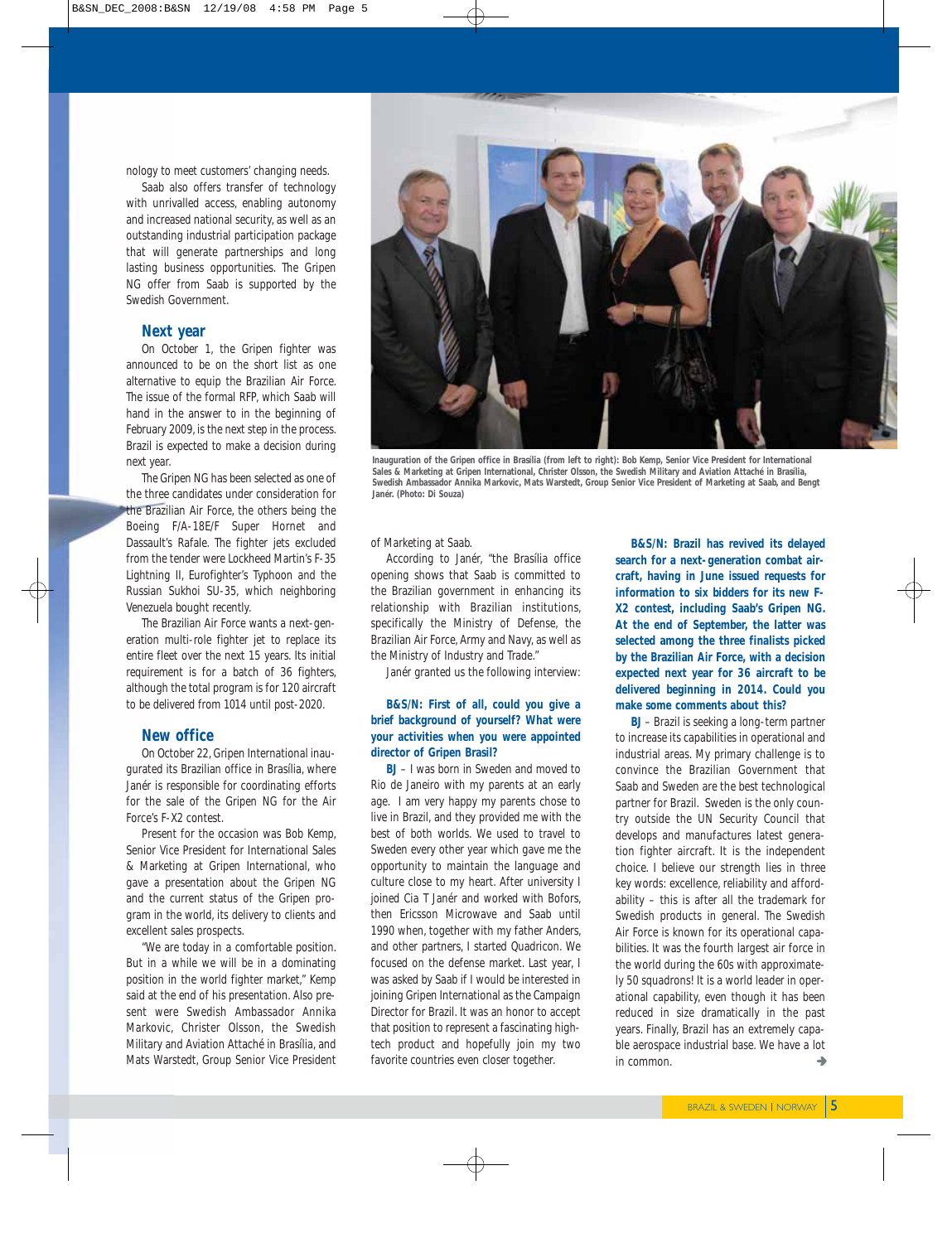**B&S/N: Could you give us some details about the Gripen Demonstrator, which made its maiden flight in Sweden in May and is a flying test platform for the next generation of Gripen aircraft?**

**BJ** – It is important to reinforce that the Gripen Demo program is just a stepping stone to the Gripen NG (Next Generation) design. The Gripen Demo aircraft will test and develop many of the essential systems and capabilities that will be applied to the Gripen NG. The latter will have a GE F414G engine, an Active Electronically Scanned Array (AESA) radar, carry 40% more internal fuel, and have an approximate 50% increased range compared to the previous model. The NG also features a repositioned landing gear, increased maximum take-off weight, new avionics, communications and electronic warfare, as well as a very advanced datalink.

**B&S/N: How would you compare the Gripen fighter to its competitors in terms of the Brazilian market? Do you believe Brazil will have the financial conditions to acquire such an advanced aircraft?**



**Johan Lehander, Managing Director of Gripen International, and Bengt Janér. (Photo: Per Kustvit)**

**BJ** – Compared to our closest competitor, the Rafale carries 8 tons of payload with two engines while the Gripen carries 6 tons with one engine, saving a lot of fuel, spare parts and money. The Gripen NG is extremely advanced, with newer electronics compared to the competition. Saab is open to discuss technology transfer and work-sharing in development and production. The Gripen NG program drives the development of new technologies for existing and potential customers. The aircraft's 30-40 year lifecycle will enable Brazil to have a state-of-the-art aircraft and still make significant savings. Another important aspect to consider is the Brazilian aerospace industry. Saab offers a complete technology partnership with Brazilian companies. By partnering with Saab, Brazilian aerospace companies like Embraer, Atech and Aeroeletronica will be able to configure the aircraft to Brazilian requirements and increase its technical capabilities in systems integration, among other areas.

#### **B&S/N: What are Saab's plans for Brazil and what are your main challenges as head of Gripen here?**

**BJ** – As many Swedish industries Saab has been present in Brazil for a long time, ever since our Saab Scandia commuter aircraft flew here in the fifties. Naturally we see Brazil, a regional superpower, as a big potential market in the future. Not only in regards to the Gripen fighter but also other defense equipment in our portfolio. In Brazil we can learn a lot from other successful Swedish companies, especially through our close ties with our main shareholder, Investor. Through Swedcham and the Swedish Trade Council we hope to get a better understanding of which areas can be developed to support the campaign. We see Sweden and everything it stands for as a good selling point in Brazil, as in many other markets.

#### **B&S/N: Does the company plan, if necessary, to develop a new generation fighter aircraft specifically aimed at the Brazilian market?**

**BJ** – We always work very close to our customers to give them a product that is tailor made for their needs. I can give South Africa as an example since we are delivering 26 aircraft to them at this moment. They have, in their Gripen aircraft, South African components and electronics and will integrate their own missiles that are, by the way, being developed together with Brazil.

#### **B&S/N: The Norwegian-Brazilian Chamber of Commerce is a partner in this magazine. How is Saab's Gripen offer to Norway coming along?**

**BJ** – Norway is now finalizing the process of procuring a future fighter to replace their old American F-16s. Now there are just the Gripen NG and the American F-35 left. The F-35 is a fighter under development by Lockheed Martin to replace their old workhorse F-16. Norway has always used American fighters and the personnel in the Norwegian Air Force are all trained in the US so it is a big surprise for a lot of people that the Gripen is seen as a serious alternative by the Norwegian Government. The interesting thing is that Norway is investing in the Gripen Demonstrator program. There are two factors behind our strong position in Norway. First of all cost. Governments today must be really careful how they spend the taxpayers' money. It is hard to explain the reason to buy an expensive product just because it is made in America when you can get the same or better for a much lower price somewhere else. Secondly, Sweden offers true partnerships—both when it comes to the product and, not less important, industrial cooperation. After we started marketing the Gripen NG in Norway, there have been a tremendous number of entrepreneurs and industrialists traveling back and forth between Norway and Sweden finding new ways of cooperating in all sectors of the society. I'm hoping that this will be the case here as well now when we have started marketing the Gripen NG in Brazil.

#### **B&S/N: Is there anything you would like to add?**

**BJ** – Having worked with Brazilian-Swedish business relations my entire life I'm looking forward to continue doing this in the future now as a director for Saab and Gripen in Brazil. I'm quite confident that the Gripen program will be a success especially since I have two very strong pillars to lean on for support in the form of Investor and the Swedish Government, which are both actively supporting Gripen exports all over the world. And with the support from the Swedish community in Brazil, I am confident we can make this happen.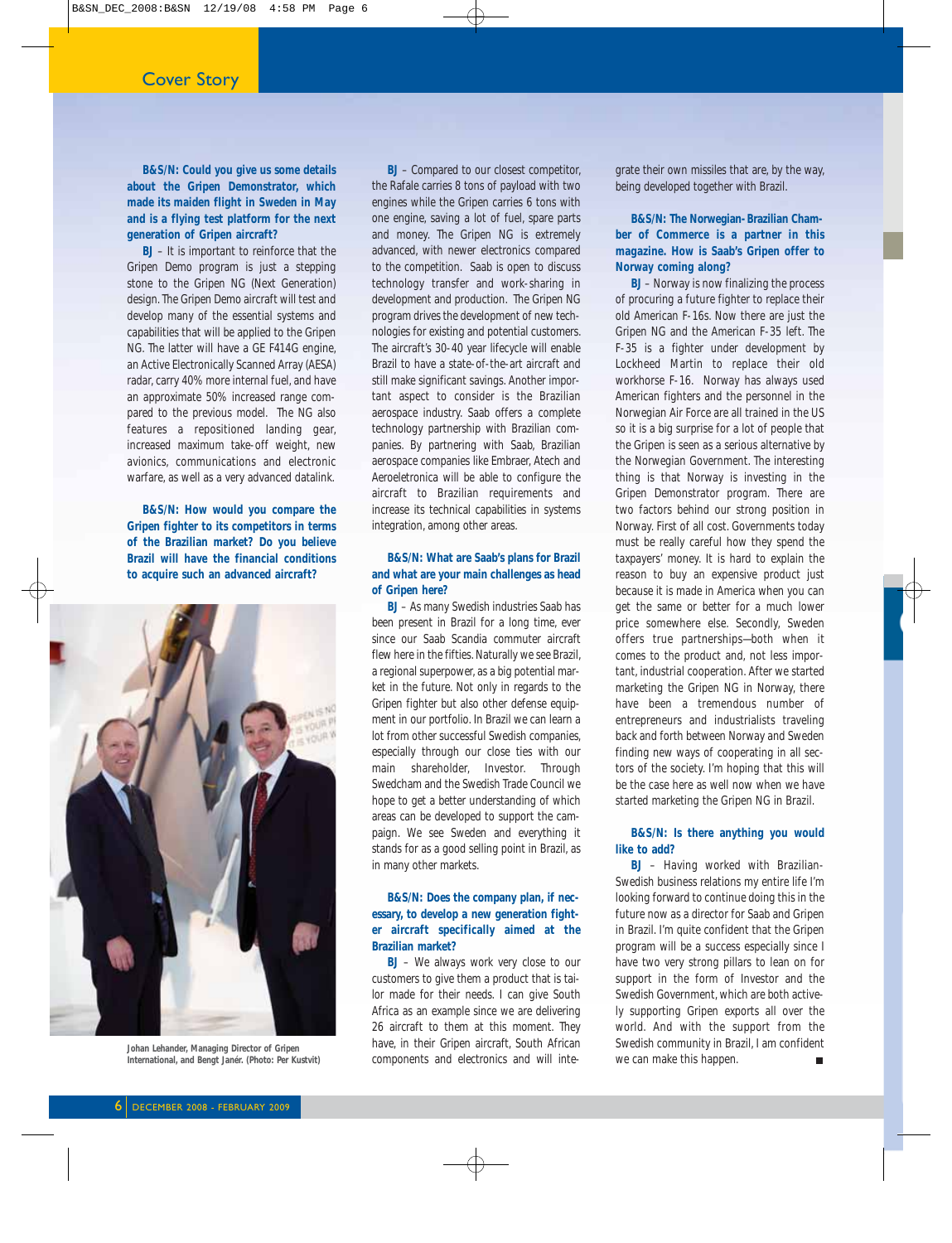# Swedish presence in Brazil yesterday and today

By Annika Markovic Swedish Ambassador

few weeks ago I met two old ladies in a very small city in a remote part of Rio Grande do Few weeks ago I met two old ladies in a very small city in a remote part of Rio Grande do Sul. They were poor and used to walking long distances although they were past 80 years of age. They did not know each other even though they had many things in common and lived only a couple of kilometers apart. What made these two ladies interesting is that they speak good Swedish. They were born of Swedish immigrants and they have kept their language although they never had the means to visit Sweden....

This article will be about the Swedish presence in Brazil yesterday and today. Yesterday because I just visited the Swedish descendants of immigrants from Sweden in Rio Grande do Sul and today because I would like to spend some time on events at the Embassy.

In the Northeast of Rio Grande do Sul there are two small cities that were founded by Swedish immigrants a hundred years ago. Still today, there are several descendant families living in the same area. I recently visited Rio Grande do Sul to take part in the festival of ethnicities in the city of Ijuí. And I also took this opportunity to visit the small Swedish-founded cities of Guarani das Missões and Porto Lucena to meet with the Swedish descendants there.

It was an amazing experience meeting old ladies speaking a sort of old fashioned Swedish, but who had never visited Sweden. To meet with Brazilian families with the names of Nilsson, Persson, Hammarström and Bäckman. The last two with the names Brazilianized during the times to Hammarstron and Beckmann.

Guarani das Missões is nowadays presented as the Polish city of Rio Grande do Sul. The very friendly mayor, a Polish descen-



Ambassador Annika Markovic (center, in dark jacket) receives a warm reception at the Centro Cultural Sueco of Ijuí. (Photo: Drasko Markovic)

dant, spent a whole day with us and the group of Swedes that took care of us there. A special mention is warranted of Vilmar Persson, a self-appointed representative and Ambassador of the Swedish descendants in Guarani. He had organized the visit program but also made the day unforgettable with the inauguration of a 2 times 2-meter large plaque in the Casa Cultural with all the names, birthdates and birthplaces of the 200 plus Swedes that founded Guarani das Missões. If you decide to visit this Swedish immigrant area, don't miss calling on Vilmar. He works in the city hall as the human resources manager.

In Porto Lucena, we had a fantastic buffet lunch organized by the group of Swedish descendants there together with the city hall. Then we got to visit the Swedish cemetery, just near the river. The Swedish immigrants had found it a beautiful place, well suited as the final resting place of their beloved ones. But when the river rose higher than normal, the cemetery was flooded and the tombstones (many of them beautifully carved) moved downstream never to be found again.

For many years the cemetery was forgotten and overgrown with grass and bushes. Several years ago an effort was made to restore the cemetery. Today there are about

15 original tombstones still standing. The other graves have been symbolically marked with white painted wooden crosses. And there is now a plaque with all the names of the descendants buried there. Again it has become the beautiful resting place it was always meant to be.

In Ijuí, we participated in the yearly festival of the ethnicities. The Swedish group of descendants has built a Swedish house—red with white corners, where a Swedish smörgåsbord with all kind of delicacies were served to the enjoyment of the Swedes as well as their Brazilian friends. I found myself at home very fast, surrounded by the blue and yellow Swedish colors as well as the wonderful aroma of pancakes, red beet salad, and other Swedishified Brazilian dishes such as pancake chicken lasagna and pancakes with white cheese and red wine (quite delicious but not very Swedish). The dessert was the show of the Swedish folk dance group Swenska Danser. A group of some 20 Swedish descendant teenagers engaging in hambo and schottis with the energy and happiness only teenagers can muster.

After three intensive days in Rio Grande do Sul, we are looking forward to the next opportunity to visit. Many thanks also to *Continued on page 50*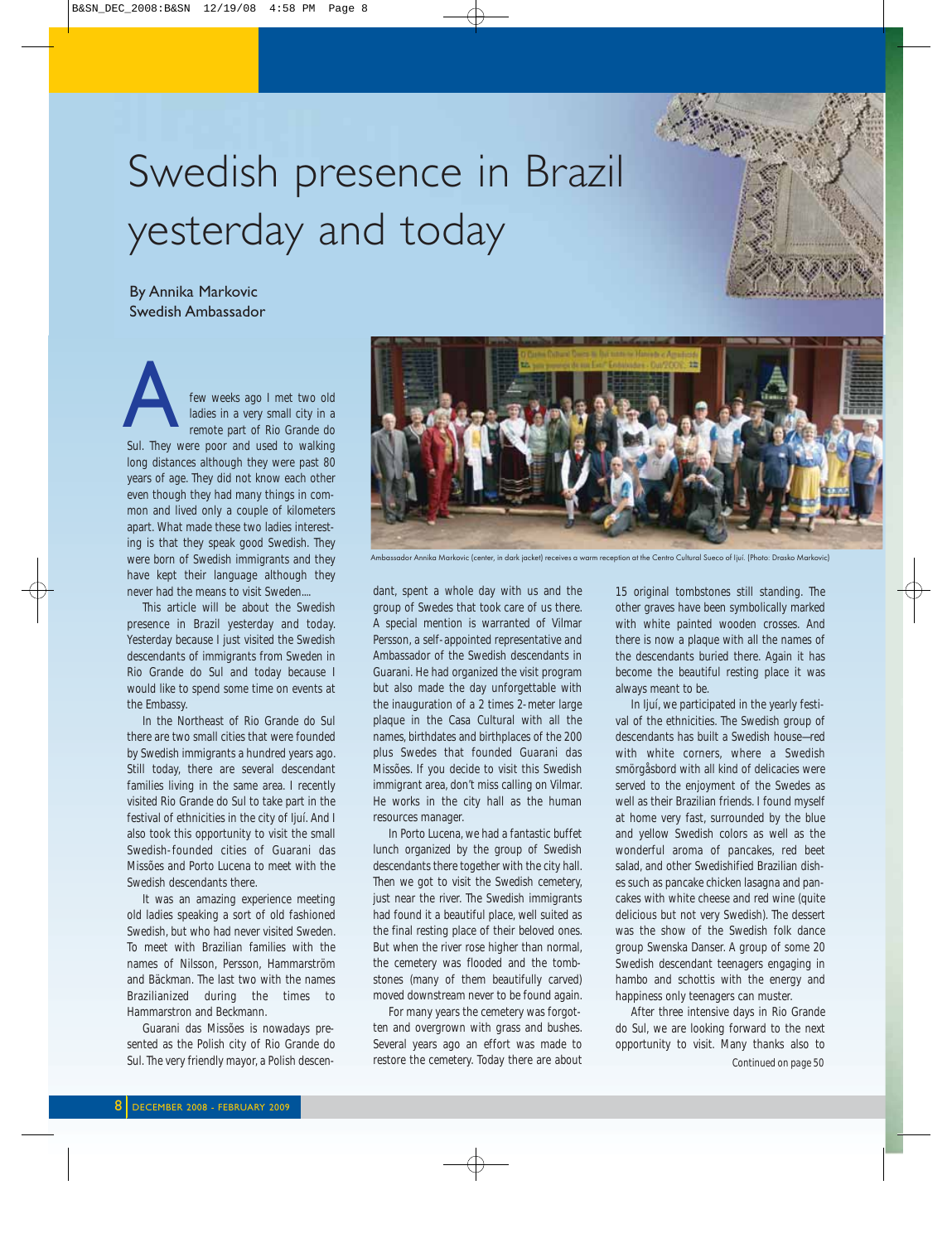# Chamber hosts preparatory meeting for Sustainability Congress

#### By J. F.Thrall

**THE EVENT—HELD ON OCTOBER 20 AND ORGANIZED BY THE SWEDISH EMBASSY IN BRASÍLIA IN COOP-ERATION WITH THE SWEDISH TRADE COUNCIL, THE SWEDISH CONSULATE-GENERAL IN SÃO PAULO, SWEDCHAM BRASIL AND THE MUNICIPAL GOVERNMENT OF SÃO PAULO—WAS FOLLOWED BY A PRESEN-TATION BY DR. WILLIAM LEE BURNQUIST, DIRECTOR OF STRATEGIC DEVELOPMENT AND BIOTECHNOLOGY COORDINATOR OF THE CTC (CENTER FOR SUGARCANE TECHNOLOGY).**

> ustainability is an issue that has become part of the daily lives of more and more people on the planet. It has become an issue for governments, corporations and individuals and the need to think in terms of sustainability is no longer just the concern of environmentalists. School children are learning about recycling, industries are managing their waste, cities are becoming aware of the need for sustainable growth and sustainability has become an integral part of both urban and rural planning and development. S

The sustainability issue is already reaching across national borders and spanning continents, and as part of this growing consensus Swedcham hosted a preparatory meeting at its facilities in São Paulo for the 1st Brazil-Sweden Sustainability Congress to take a close look at sustainable urban development for São Paulo. The purpose of this initial encounter was to define the areas to be discussed at the SymbioCity congress that is scheduled to be held at the end of March 2009. The participants were experts in the area from government, the academic community and NGOs concerned with discussing a sustainability model for São Paulo, one of the world's largest

(Left to right) Lars Bergea of the Swedish Consulat General in São Paulo, Swedish Consul General Barry Bystedt, William Lee Burnquist, Elin Kronqvist, First Secretary at the Swedish Embassy in Brasília, and Swedcham Chairman Christer Manhusen.





Burnquist, and Chamber Executive Secretary Jonas Sjöbom.



William Lee Burnquist's presentation was followed by a cocktail and buffet prepared by Buffet Cicarelli.

Swedcham Executive Secretary Jonas Sjöbom makes an introductory speech to the presentation.

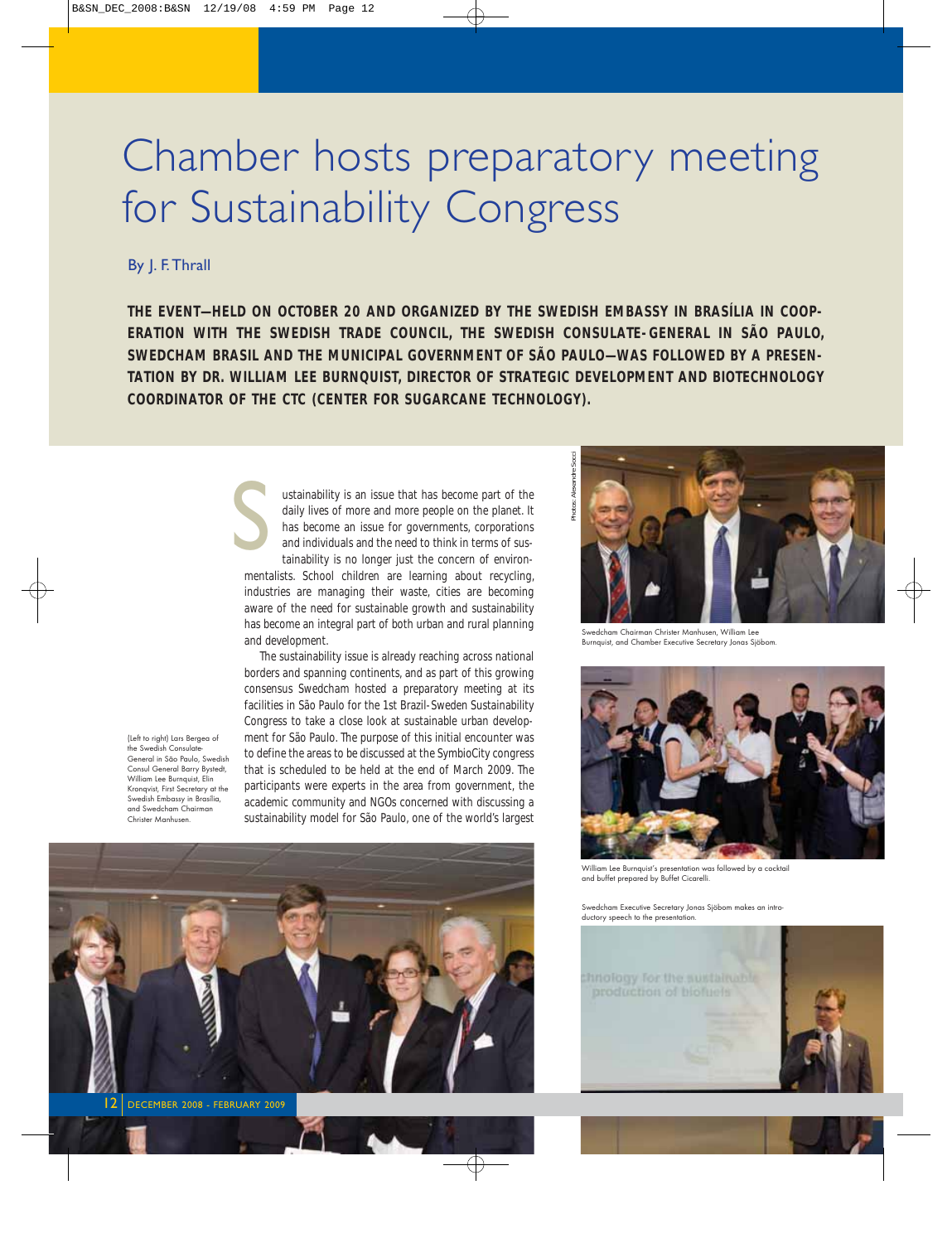

William Lee Burnquist addresses participants of the October 20 sustainability event and Chamber members and guests on "Sustainable Production of Biofuels from Sugarcane".

cities, and defining the parameters for the upcoming congress.

The preparatory meeting was opened by Swedish Ambassador Annika Markovic, whose speech was followed by a presentation of the SymbioCity concept by Jacob Wedin, the Trade Commissioner for the Swedish Trade Council in São Paulo. And the entire day was given to presentations on various sustainability issues by both Swedish and Brazilian academics and representatives from the São Paulo city government. At the end of the day there was an open discussion to allow participants to voice their opinions as to the agenda and format of the congress to be held in 2009, and what clearly earmarked the discussion was the enthusiasm of all of the participants regarding the cooperation between Brazil and Sweden.

Many participants stressed the importance of including in the format of the congress crosscutting issues such as governance, social integration and community participation in all aspects of the themes. One of the discussion points was the need for a long-term vision as a base for the conference in March and while the exact format of the event was not established it will include the participation of academics, students, municipalities, companies and other decision makers.

At the end of the day's discussions, the participants were given a presentation on the "Sustainable Production of Biofuels from Sugarcane" by Dr. William Lee Burnquist, Director of Strategic Development and

Biotechnology Coordinator of the CTC - Center for Sugarcane Technology.

Swedish researchers from the Blekinge Institute of Technology (BTH), Chalmers University of Technology (KTH), the Royal Institute of Technology (SLU) and the Swedish University of Agricultural Sciences made direct contact with academics from Brazil's Getúlio Vargas Foundation (FGV), the University of São Paulo (USP), and UNICAMP and Mackenzie Universities to open lines of communication in preparation for the coming event. The Swedish researchers were also taken on guided trips by the São Paulo municipal government to take a look at the slum upgrading project that is taking place in the *favela* of Paraisopolis and visited a recycling station of the Cooperativa de Coleta Seletiva da Capela do Socorro (Copercaps).

The objective of the October 20 event at Swedcham was to promote the reflection and debate of projects to solve urban problems, to improve initiatives of public policies and other urban strategic interventions in São Paulo and begin long-term cooperation on sustainable urban development between Brazil and Sweden on academic, institutional and commercial levels.

The SymbioCity congress scheduled for March 2009 will continue the ongoing process between Brazil and Sweden, further binding the two countries in a sphere of commitment for the exchange of ideas, culture and technology for the betterment of both societies.



Peter Rowland (BBP consultant), Christer Manhusen and Johan Fager (BBP consultant and former Chamber MD).



Jonas Sjöbom presents William Lee Burnquist with a token of the Chamber's appreciation following the presentation.

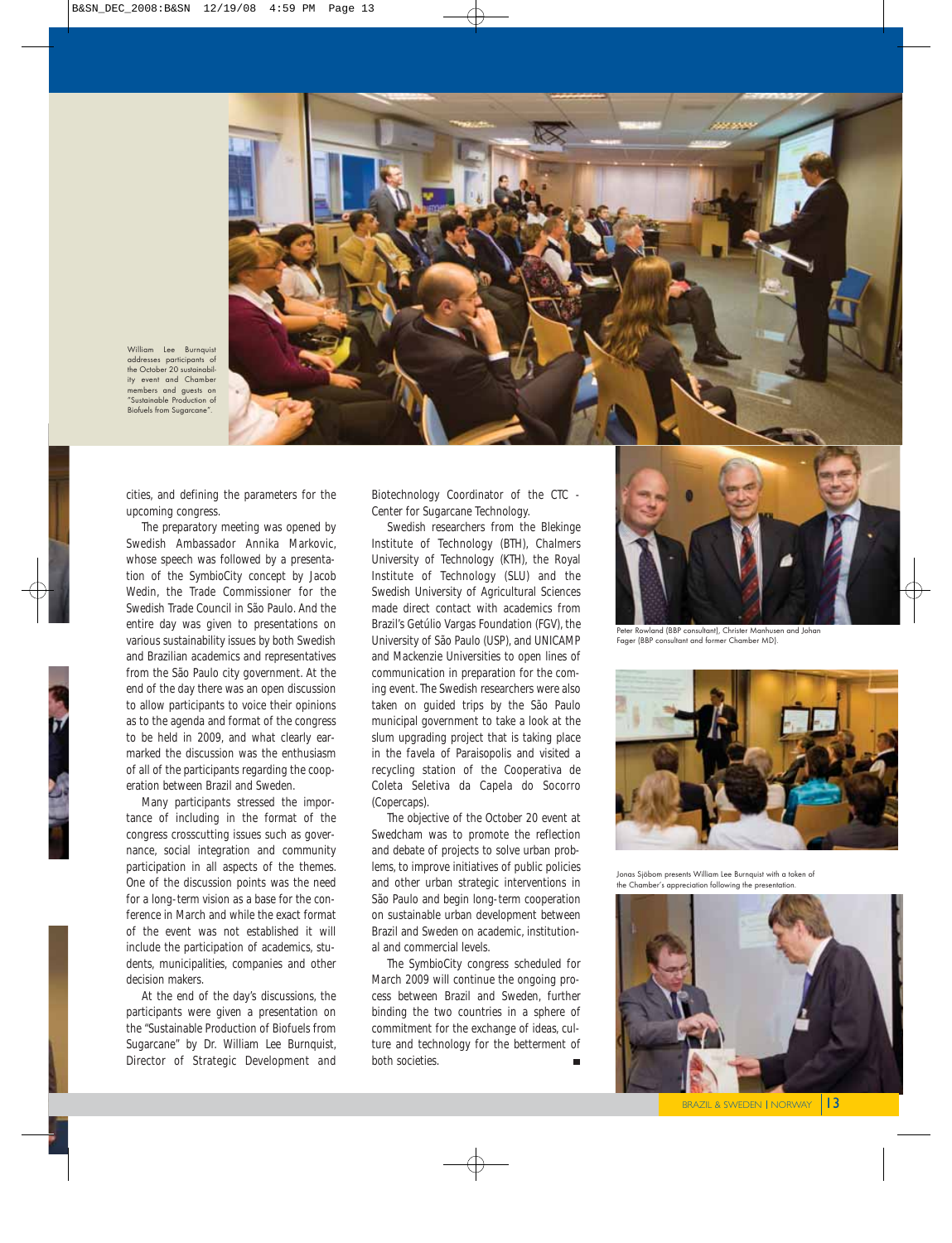# Queen Silvia and Minister Göran Hägglund attend congress in Rio

#### By Annika Markovic Swedish Ambassador

**THE VISIT TO BRAZIL OF HER MAJESTY QUEEN SILVIA AND MINISTER FOR HEALTH AND SOCIAL AFFAIRS GÖRAN HÄGGLUND.**

**THE SEXUAL EXPLOITATION OF CHILDREN WAS THE MAIN TOPIC OF**

Pastor Stefan Martinsson from the Abrigo Rainha Silvia in Rio talks with Louise Gottlieb, Swedish Ambassador Annika Markovic, Her Majesty Queen Silvia and Princess Madeleine. (Photo: Drasko Markovic)



er Majesty Queen Silvia is personally taking a great interest in the worldwide work against sexer Majesty Queen Silvia is per-<br>sonally taking a great interest in<br>the worldwide work against sex-<br>ual exploitation of children, not the least through her World Childhood Foundation that runs several projects helping vulnerable children and adolescents also here in Brazil.

Queen Silvia and Minister for Health and Social Affairs Göran Hägglund participated in the opening of the Third World Congress Against Sexual Exploitation of Children and Adolescents held in Rio de Janeiro from November 25 to 28, together with President Lula, Dona Marisa and all Brazilian Cabinet ministers involved in this important work.

Her Majesty also visited, together with HRH Princess Madeleine and the Social Affairs Minister, the shelter home Abrigo Rainha Silvia run by Pastor Stefan Martinsson with the support of the Swedish and Norwegian communities in Rio de Janeiro and in Brazil.

It was heartening to see how much of a difference a small contribution can make for these affected girls and young mothers who are given so much more than just a shelter. They are given respect, support and are guided to a new start in their lives.

Minister Hägglund also made a courtesy call to Rio Governor Sergio Cabral as well as to the Ministers of Social Development, Health and Human Rights. Hägglund brought with him a small delegation of representatives from companies that are recently established or on the way to establishing themselves in Brazil. During his visit, he also inaugurated the office of the Swedish company Elekta in São Paulo. Congratulations! It is good to see that the Swedish business presence in Brazil is growing in spite of the financial crisis.

### Maud Olofsson focuses on strategic partnership with Brazil

Maud Olofsson, Minister for Enterprise and Energy as well as Deputy Prime Minister of Sweden, visited Brazil from November 17 to 21. She headed the delegation to the International Conference on Biofuels organized by the Brazilian Government in São Paulo. She also had bilateral meetings with President Lula, Vice President José Alencar, Trade Minister Miguel Jorge, Foreign Minister Celso Amorim and Energy Minister Edison Lobão. The strategic partnership between Brazil and Sweden was the main focus of the visit.

Deputy Prime Minister Olofsson and President Lula agreed to work together on sustainable urban development as well as on sustainable forestry. Return visits to Sweden are also in the planning in the areas of bioenergy and forestry. The focus is on concrete projects for mutual benefit.

Olofsson also visited a sugar cane plantation and mill in Ribeirão Preto, Santelise Vale, where the Swedish Government has contributed to make the energy production more effective. This has been done through the Clean Development Mechanism. The Deputy Prime Minister also met with Marcos Jank, president of UNICA (the Brazilian Sugarcane Industry Association), and representatives from Brazilian ministries working with biofuels and bioenergy. Sweden and Brazil have signed a bilateral cooperation agreement on bioenergy.

Deputy Prime Minister and Minister for Enterprise and Energy Maud Olofsson talks with President Lula during her visit to Brazil. (Photo: Drasko Markovic)

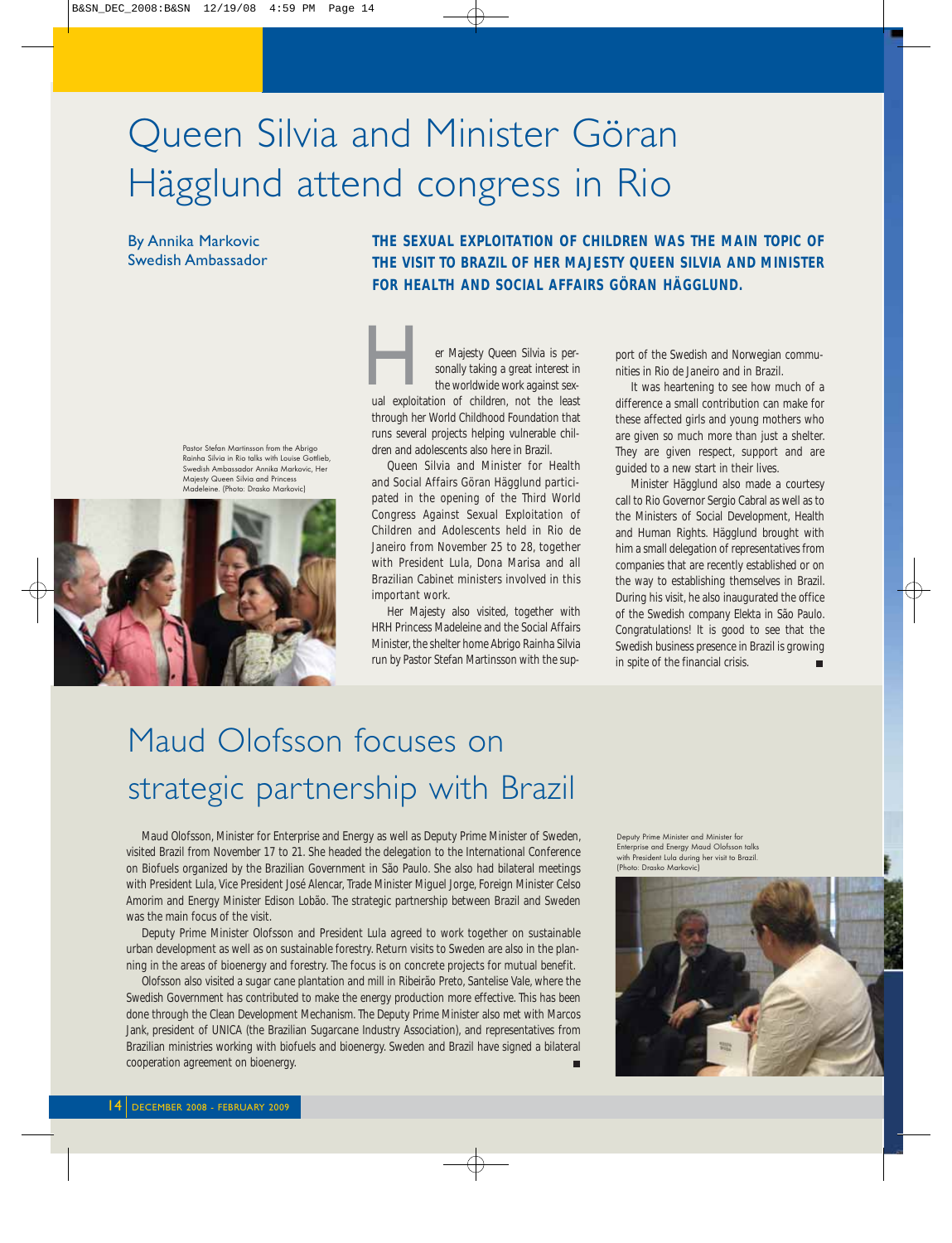

# SSHL: a school with a difference



t is with great satisfaction that Swedcham informs readers that Sigtunaskolan Humanistiska Läroverket (SSHL) has joined the ranks of our members and sponsors. SSHL, which has become our first institutional sponsor, is Sweden's largest and leading boarding school and one of Europe's most modern and successful boarding schools.  $\blacksquare$ 

SSHL is located in Sigtuna, a traditional boarding school town. In the 1920s, there were in fact two schools – Sigtunastiftelsens Humanistiska Läroverk, founded by Bishop Manfred Björkquist, and Sigtunaskolan, founded by Harry Cullberg, the theologian. The two schools merged in 1980 to form SSHL.

Around two-thirds of the 580 pupils at the school are boarders, who live at the school throughout their education. The remainder are day pupils primarily drawn from Sigtuna and surrounding districts.

Many pupils have parents who are stationed overseas, that are often civil servants, company executives, diplomats, engineers and others who for a number of years are required to work abroad. As SSHL has an international focus and programs are offered with either English or Swedish as the working language, the school is also an alternative for non-Swedish pupils whose parents live or work temporarily in Sweden. Some 150 students usually choose English as the medium of instruction.

#### **Holistic principles**

The work of the school is built on humanist principles, with the emphasis on a holistic approach, that is, the belief that all knowledge is inter-related, irrespective of whether it is drawn from classical teaching, sports, the creative arts or leisure time activities. All knowledge is in one way or another connected, rather like the human circulatory system. Accordingly all education is significant and meaningful for the whole.

The holistic approach also provides teachers with excellent opportunities to stimulate the development of each and every pupil's personal talents and goals. This involves giving every pupil the greatest freedom to follow a course of learning firmly based upon their individual profiles.

SSHL is one of Sweden's most beautifully situated schools. The original school buildings overlook Lake Mälar from a hillside vantage point. Since the first buildings were erected in the 1920s, the school has expanded and stage by stage developed into a school of high international class.

SSHL, which one might describe as a school village, is a comfortable juxtaposition of old and modern architecture with its own system of streets, squares, pathways and open green areas. Everything is close at hand and in these surroundings people grow to know each other in a very natural way.

The school sees its main responsibility as being to give pupils the opportunity to grow as individuals. Accordingly pupils are given personal support and encouragement during the whole of their stay at school. This should not be surprising as it is in the nature of a boarding school to take a responsibility for pupils, which would normally rest with parents. This responsibility stretches far beyond school work to include free time, cultural development and the necessary training to live together with many people from a wide variety of backgrounds. SSHL is quite simply a school for the whole person.

Readers interested in finding out more details about this school with a difference should access **www.sshl.se**

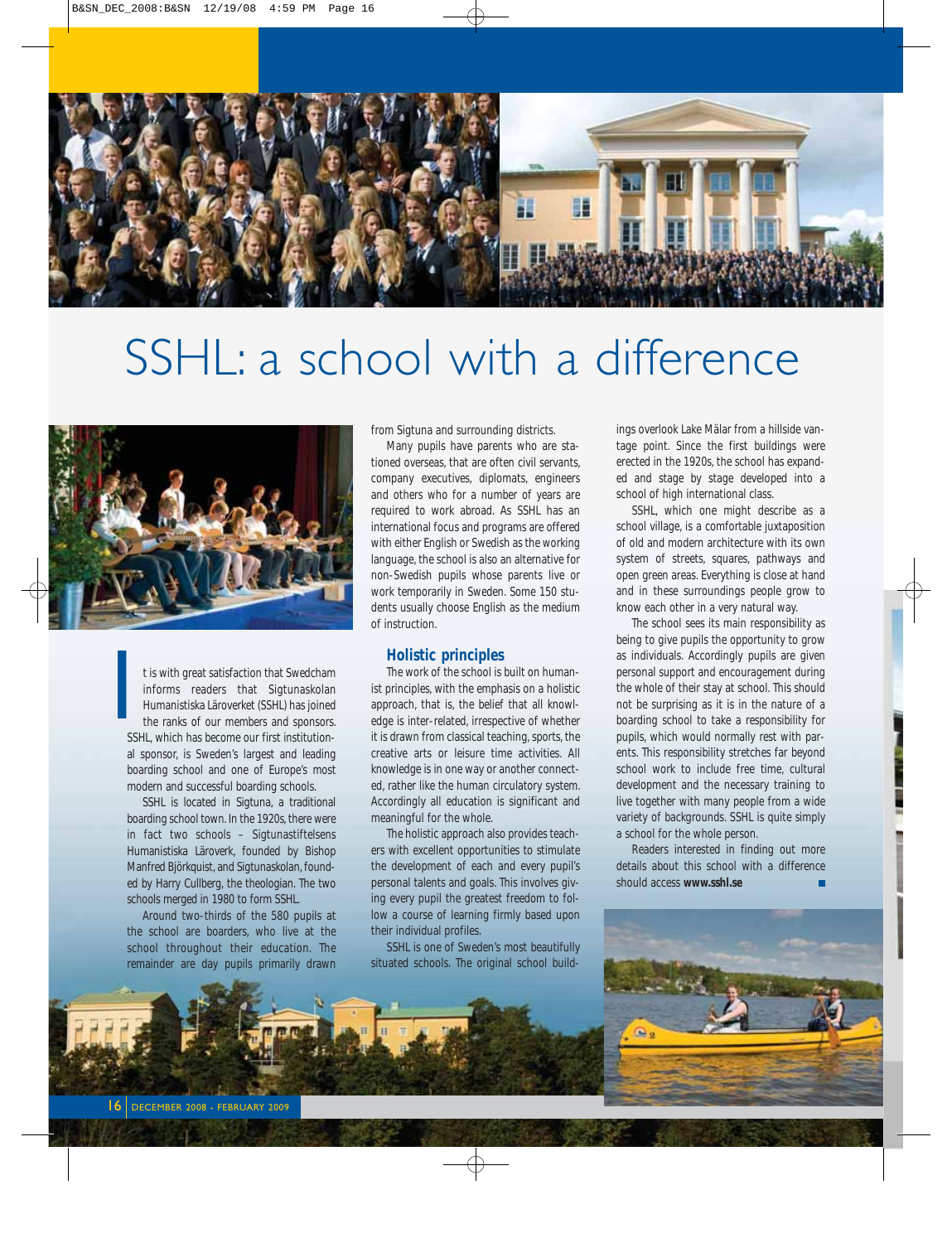### Elanders Artcopy combines Swedish and Brazilian know-how

#### By J. F. Thrall



ucked away in the São Paulo suburb of Ipiranga are the facilities of Elanders Artcopy, a printing house that is more than just a print shop in the traditional sense. The firm is a fusion of the Elanders group of Sweden and a Brazilian family-owned printing business called Artcopy, creating a digital hybrid that the managing director Todor Pedrasolli de Mello defines as "not a printing house and not a software house. It is a company that uses 'know how' to provide print, organizational and technological solutions by closely examining the needs of its clients and meeting That is

(Left to right) Peter Sommer, Managing Director of Elanders Germany, Patrick Holm, CEO of Elanders AB, Todor Mello, Managing Director of Elanders Artcopy, Sonia Mello, Operations Director of Elanders Artcopy, and Jimmy Lundbeck, Head of Infologistics.



18 DECEMBER 2008 - FEBRUARY 2009

those needs with a wide variety of products. We call it Infologistics."

In Sweden, Elanders is a global infomedia and printing group with local presence in 11 countries on four continents. The company provides a wide spectrum of services that include printing, packaging, manuals and personalized information products for customers that need to communicate internally or externally, on one or several markets simultaneously. This service approach allows the company to structure, produce, diversify and distribute information, locally and globally, for a range of clients.

Artcopy began as a family business in the early 70s, providing a copy service, and expanded into a well-known and respected digital printing house that soon attracted the attention of the Swedish Elanders group.

After initially working with other companies, Elanders and Artcopy officially joined forces, with the Swedish group Elanders AB Group purchasing Artcopy and establishing the company's commitment to the Brazilian market using the latest technology to provide clients with information in any media form.

"The number of suppliers in an editing

process can be significantly reduced with a more efficient work flow," states Mello. "This efficiency in conjunction with advanced technology and an in-depth knowledge of quality printing processes can provide client added value, all from a single firm, making Elanders Artcopy a strategic partner rather than just a supplier."

The managing director of Elanders Artcopy is part of the Artcopy family and assumed the leadership of the Brazilian operation when the company was formed. His background is in business administration and he studied for his MBA in Spain. His experience includes a tour as entertainment product manager for Disney, which he left to complete his MBA studies. Returning to the family business, he worked for four years at Artcopy and was instrumental in arranging the fusion with Elanders. Negotiations began in 2006 and the deal was closed in 2007. Today, Elanders Artcopy hosts a list of clients that include Scania, Volvo, Editora Abril, Banco Real, C&A, McDonald's, Citibank and Microsoft.

"Actually we have been implementing our philosophy for providing individual solutions for our clients for these last two years," commented Mello. "It is a philosophy that is somewhat different from that of a traditional printing house and that of course takes time. Today, Elanders Artcopy represents just 1% of the sales for the Elanders Group but I have little doubt that this figure will increase in the future."

According to Mello, "digital printing is of course the new standard of the industry and is the perfect media for the printing of manuals that require an emphasis on individual units where the content varies depending on the product. For example, Scania prints manuals for individual truck models instead of a single large manual that contains information on every model and is therefore more difficult to read."

"We have created a software we call 'web base' which works much like a database in that it accesses information from company portals and is used to organize and create the information that goes into manuals, managing that info to cover every aspect of the printing and distribution process," said Mello. "Manuals are our core business but we can even produce books – on-demand or a simple folder for a client. All this is the result of a company that is quality based where good work brings more work, and that is how Elanders Artcopy will grow and increase its client base."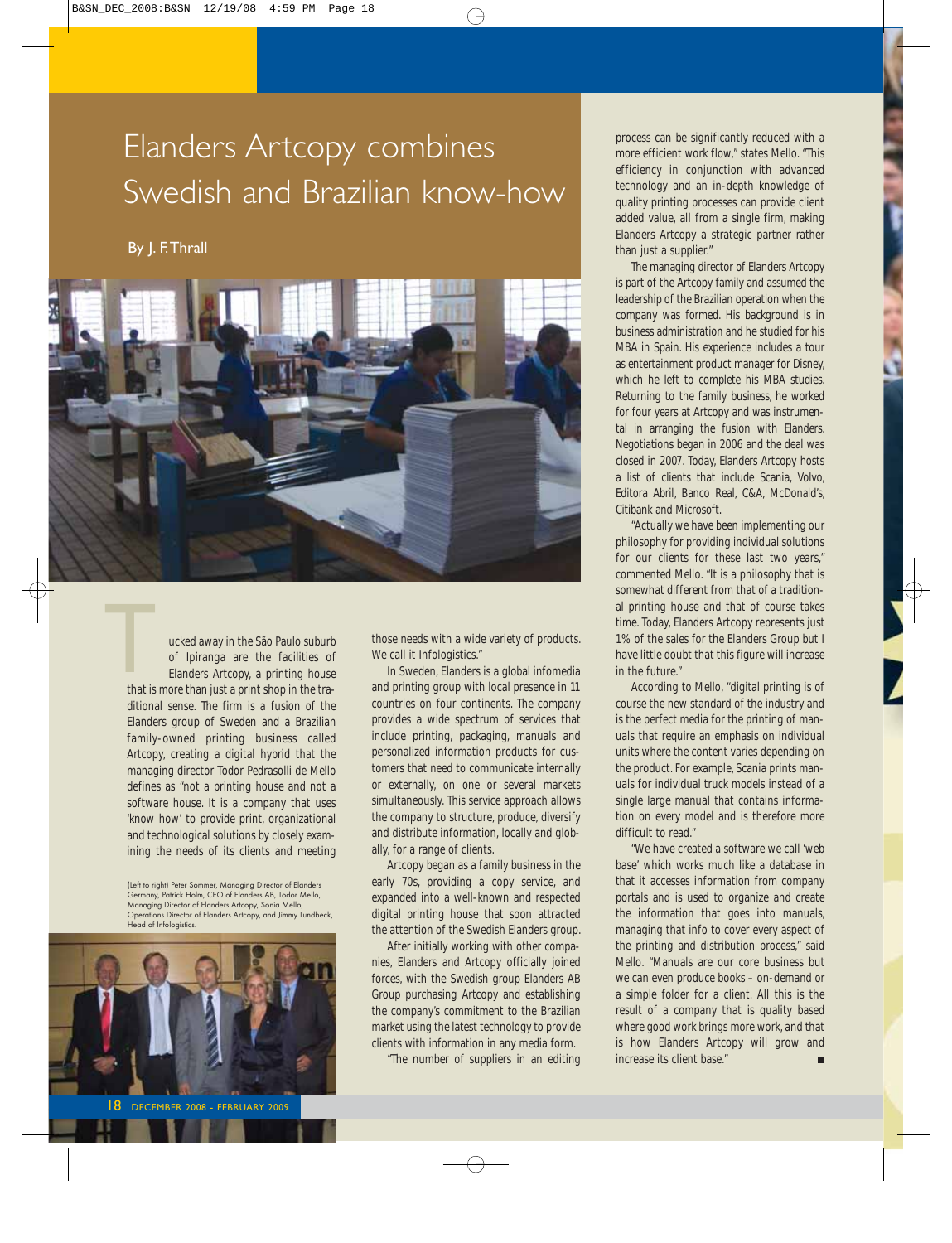## New Höganäs Brasil plant doubles atomized iron powder production

öganäs Brasil, the subsidiary of the Swedish metal powder technology group, inaugurated on September 16 a new manufacturing plant at all powder technology group, inaugurated on September 16 a new manufacturing plant at

Mogi das Cruzes in Greater São Paulo that will double the manufacturing capacity of atomized iron powder in Brazil.

The new plant was built within Hoganas' existing manufacturing complex in Mogi das Cruzes, and will enable the group to continue to serve the market with customized solutions and reinforce its position in South America, according to Claudinei Reche, Managing Director of Höganäs Brasil.

The group, based at Höganäs in Sweden, was founded in 1797 and is today a leading manufacturer of iron and metal powders for use in the automotive and home appliances industries, and lawn, garden and hand-tools sectors. Höganäs is listed on the Nordic Exchange in Stockholm.

The inauguration of the new facilities which now occupy two buildings of some 2,500 square meters each in a total 50,000 square-meter area in Mogi das Cruzes' Cesar de Souza District—will boost the company's production capacity of atomized iron powder to 60,000 tons per year. The expansion required a BRL 31 million investment.

The expansion project for Höganäs Brasil which supplies the South American markets and also exports to Asia and South Africa involved the acquisition of a neighboring area to its former plant, which was deactivated and transferred to Mogi das Cruzes. The new facilities incorporate two major operations which

The new Höganäs Brasil plant.



result in the production of atomized iron powder: a steelworks and reduction plant.

The consolidation of Höganäs Brasil's activities in Mogi das Cruzes is aimed at improving efficiency, and reducing costs and capital employed. The decision to expand production was due to an increase in demand, which has been growing at a rate of 8% per year.

Present for the inauguration ceremony on September 16, among many others, was Höganäs AB CEO Alrik Danielson, who noted that "we decided to invest in Mogi das Cruzes because we believe in the country's future and because we have deep respect for our Brazilian team's professionalism and ability to create results. The good infrastructure and long-term support of local authorities have also been important factors." He stressed that "Höganäs Brasil has now become one of the group's most important production and development centers."

Höganäs has been in Brazil since 1999, when it acquired 100% of Belgo Brasileira, a company which had been founded in 1962.

#### **Powder technology**

Metal powders have been used as engineering material in the manufacturing of components and consumables for well over 50 years. Today, the material is employed in a large number of industry segments.

The growth in the usage of metal powder is due to a combination of GNP growth and successful substitution of other technologies. The global market is currently in excess of one million tons per year and about 80% of output is used in component manufacturing.

Expansion into different applications has also led to the development of a wide range of products with different chemical compositions, particle sizes and particle shapes. Höganäs has taken a leading position in these advances and offers a larger and more comprehensive product portfolio than any other metal powder producer.

For further information, please visit the group's website **www.hoganas.com**



(Left to right) Donizete Santos, President of SKF do Brasil, Swedcham Vice Chairman Börje Jerner, Alrik Danielson, CEO of Höganäs AB, Swedcham Chairman Christer Manhusen, Claudinei Reche, Managing Director of Höganäs Brasil, and Swedcham Board Member Peter Hultén..



Ribbon-cutting ceremony: Höganäs AB CEO Alrik Danielson, Höganäs Brasil Managing Director Claudinei Reche and Mogi das Cruzes Mayor Junji Abe.



Börje Jerner, Alrik Danielson and Christer Manhusen during the inauguration.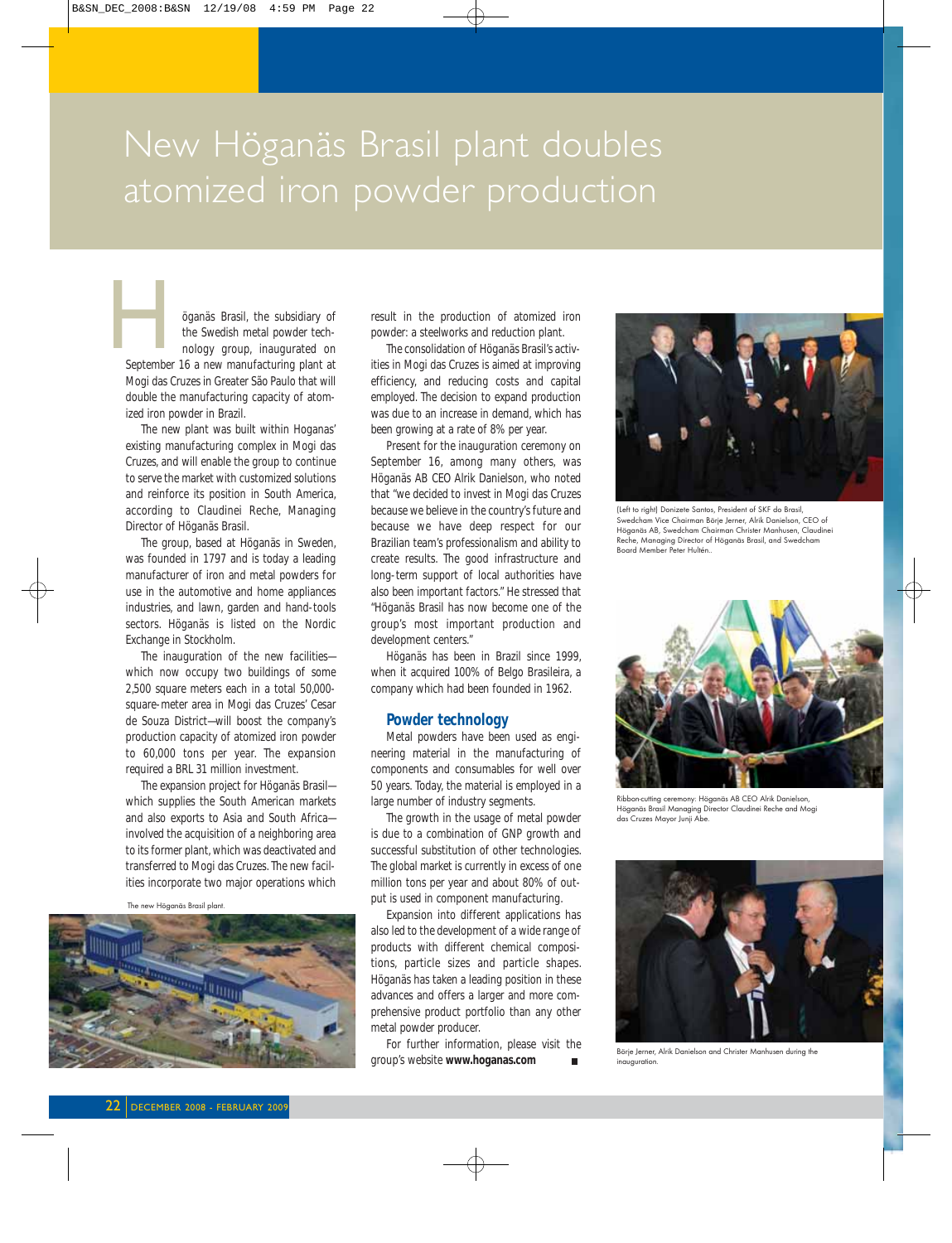

Geir Olsen (left) and Thomas Valantin.

# Tandberg steps up investments in booming Brazilian market

#### By Laura Reid

andberg, a leading global provider of telepresence, highdefinition videoconferencing and andberg, a leading global<br>provider of telepresence, high-<br>definition videoconferencing and<br>mobile video products and services, is expanding operations in Brazil, where it has been present since 2001. The company, which has dual headquarters in Oslo and New York, designs, develops and markets systems and software for video, voice and data communication.

The company offers sales, support and value-added services in more than 90 countries around the world, with major offices in Norway, the United States, the United Kingdom, Sweden, Italy, Canada, China and Japan. Tandberg shares are publicly traded on the Oslo Stock Exchange under the TAA symbol. In South America, besides Brazil, the company operates in Venezuela, Argentina, Chile, Colombia and Peru.

Tandberg started to seriously invest in the Brazilian market by working out of Oslo in March 2001. Daniel Johansson, at the time the area manager for South America (and now President for Northern Asia), commuted between Oslo and Brazil, analyzing and developing new and potential distribution channels, based on the company's selective

distribution program that has been the key to its success. The company has had a physical presence in Brazil since 2003 and has been renting workstations at Swedcham since 2006.

The company decided to step up operations in Brazil due to the country's strong economy, market size and growth potential in all sectors that are looking for productivity and efficiency tools. "We believe that Brazil has a very strong potential for the kind of technology we provide," said Geir Olsen, President for Europe, the Middle East, Africa and South America, during his visit to Brazil in October. "It is an immense country and traveling from one place to another takes time so videoconferencing is the ideal solution."

Tandberg's strong confidence in the Brazilian market led to a reorganization that began in May this year and consisted in "taking some of our best resources from Europe and the knowledge we achieved in similar types of markets there to attend to the South American market," Olsen noted. "We are stepping up our investments in Brazil, we are continuing to expand both in terms of role and physical presence as well as in terms of partnerships here."

"The aim of the reorganization is to build a better base in Brazil and the purpose of my visit here is to better understand how we as a company can more efficiently address the Brazilian market and its particular characteristics. South America overall has a tremendous potential but I would say that Brazil is the single individual market with the biggest potential."

As part of the reorganization, the new man in charge here is Thomas Valantin, Regional Manager for South America, who hails from Paris and officially took over in Brazil in August.

"I have been in South America for three months now," he said, "and I really feel that Brazil has tremendous potential, plus the fact that it is very much like Europe in terms of communication, you have IT networks everywhere, there is a big need for interconnecting as it is a big country and it is definitely worthwhile speeding up investments in this country," he said.

According to Valantin, the restructuring process is aimed at linking South America to Spain and Portugal, turning the area into a platform for interconnection since Tandberg has many customers that operate at the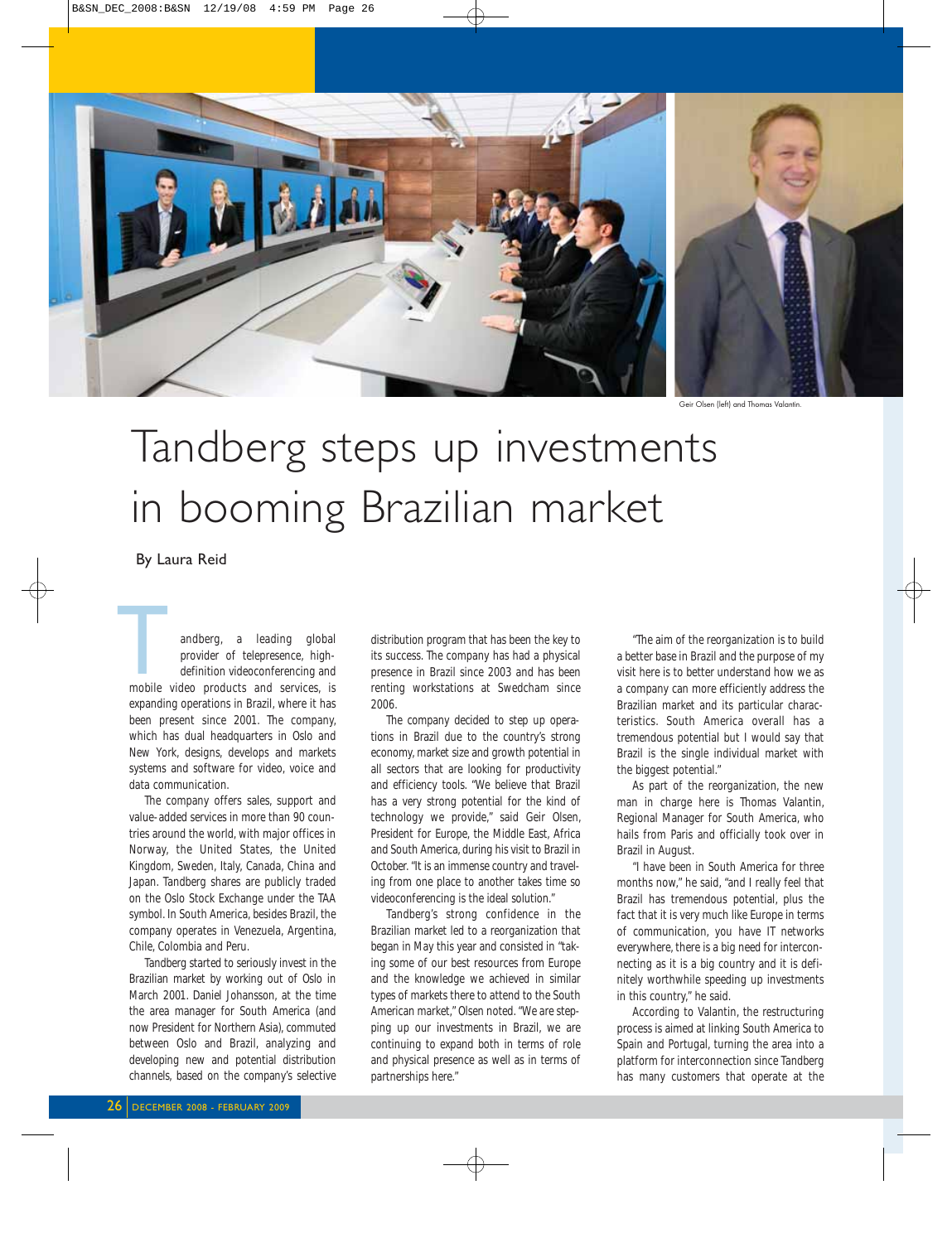

same time in these three regions. "We are already seeing some strong results with this interconnection and this is totally in line with our global account strategy."

Both Olsen and Valantin stressed that there is no major difference between clients in Brazil and the rest of the world. "We have the same profile of clients here as the economy is strong, and you find all the big companies you have globally," Valantin observed. "Normally our two main segments are big enterprises and governments, this is really where we are strong, and we have this here in Brazil."

"If you look at our global customers," Olsen said, "I believe we have just more than half of the some 14,500 large corporations in the world, 21 out of the 25 biggest banks are our customers, and we are very strong in the public sector. The federal government in the U.S. is one of our biggest customers and we have many local governments around the world as our clients. These are the types of customers we also see in Brazil—both global companies with a presence in this market and also local companies with a significant geographical presence in Brazil and South America, and of course the federal government."

Valantin noted that Tandberg clients in Brazil include the Receita Federal (Brazil's Federal Revenue Service), SERPRO (the Federal Data Processing Service), the São Paulo State Education Secretariat, Braskem, Santander and HSBC, to mention but a few.

For Tandberg, Brazil accounts for 50% of the videoconferencing market in South America. "Globally, we are the leader with a market share of more than 40%," said Olsen. "South America is where we have a shorter history so our market share is much lower.

We are therefore working on raising our market share up to number one. Actually we want to be number one in every market we operate in."

Olsen pointed out that "the technology is still very new here, it is not widespread. There are many clients out there we still have not talked to and who have not realized yet that what they really need is technology, and it is our job to convey this message."

"We have all the necessary elements to make this operation here a success," said Valantin. "We have the economy which is strong, the large accounts, a good network, and the size of the country. If you take São Paulo alone, it can take some three hours to go from one location to the other so you can more than justify acquiring videoconferencing equipment to talk from one office to another."

With regard to business trips, there are no overall statistics but it is a fact that videoconferencing has certainly reduced travel time and expenses. With the current world economic crisis, this trend is likely to become even more pronounced.

According to Olsen, around 28% of all flights in the world are either delayed or cancelled and research has estimated that the resulting loss of productivity amounts to some USD 50 billion per year. "This is our main focus," Valantin observed. "We have to make people aware of the technology and how it works to resolve their problems. Once you get there, once you can demonstrate this, you have done 70% of the sale."

"There is a growing acceptance on the user side that videoconferencing is a very natural way of communicating," concurred Olsen. "Also, as business has become more global, you need to be much more productive and have a unified organization around the world, you need to be more effective and essentially spend less time on travelling. In this respect, there is also the green angle, as people are now seeing videoconferencing as a very good way of reducing C02 emissions in the atmosphere and this is part of corporate social responsibility." Tandberg has in fact a green-focused site (www.seegreennow.com) where it offers a number of resources to companies seeking ways of being more environmentally friendly.

"Our technology has a very high return on investment. One of the first things people are cutting down on is travel but you can't stop doing business," the executive said. "During a turbulent world economy,

people need an alternative to travel and they need to build up the technology that enables them to do business. Usually, you can pay back the investment you made in a year or a year and a half. In spite of the economic crisis, we are still seeing solid growth in the VC market."

Valantin sees Tandberg's main challenges in Brazil as the red tape involved in importing products and also the cost of importing. "Overall, South America is complex in this area, you do not have the free circulation of goods so this is a stumbling-block for business." Olsen commented that another hampering factor is the delay. "We want to offer a very good service to our customers. This does not happen often but if something should go wrong we need to be quick to respond."

Tandberg plans to eventually move into its own offices in Brazil. "We believe that in order to show the market that we are here to stay, this requires investments and long-term investments go through local offices, local personnel, local stocks, etc." said Valantin.

Concluding the interview, Valantin pointed out the untapped business potential of operating out of the Swedcham facilities alone. "All Swedcham corporate members could be Tandberg customers elsewhere as far as we know, so being a member of Swedcham and demonstrating our technology at its facilities here provides an excellent opportunity. Also being a Norwegian company, we can reinforce a natural link by talking with local Swedish companies. Our technology can serve any of Swedcham's members." Olsen added that there are also a large number of Norwegian companies in Brazil, primarily in Rio—"Statoil is one of our biggest customers globally and we should definitely talk with them here."  $\blacksquare$ 

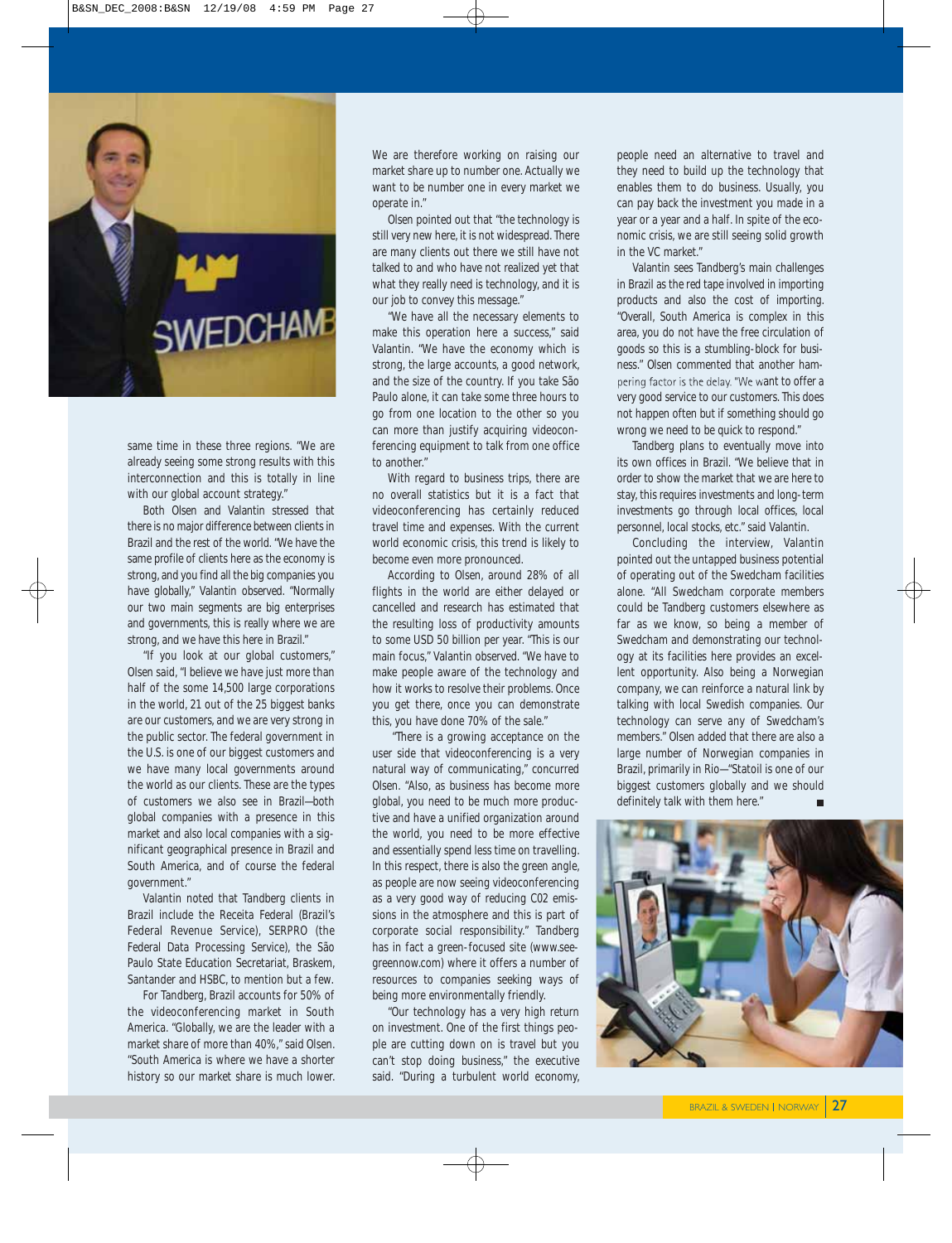# Swedcham News

## Goodbye to one Jonas and welcome to another!

#### **Dear Members,**

As you know, our Executive Secretary Jonas Sjöbom is leaving us and returning to Sweden. On behalf of all members, I want to warmly thank him for a great job done in a difficult period for the Chamber. It has been a three-year transition with all the difficulties that come with a profound, not to say radical, change. It has certainly been a challenge, but a challenge that Jonas has lived up to both enthusiastically and forcefully.

Today Swedcham, with a smoothly running team with Johan at the helm, has managed to become what was promised two years ago, namely a Chamber for the members and by the members.

For me personally it has been a joy to work with Jonas, and on behalf of all members I wish him and his family all the best in their Swedish adventure. I count on Jonas to stay in touch with us at Swedcham!

I also want to warmly welcome another Jonas, namely Jonas Lindström, who is taking over the job as our new Executive Secretary. With his background and experience, I am confident that our "new" Jonas will ably steer the Chamber across whatever waters that lie ahead.

**Christer Manhusen Swedcham Chairman**

## Chamber wishes Sjöbom Godspeed

After more than four years at Swedcham (three as Executive Secretary), Jonas Sjöbom has accepted a new professional challenge as vice-director of the "Oestsvenska Handelskammaren", one of the largest regional chambers of commerce in Sweden. Jonas is moving with his Brazilian wife Juliana and their two-year-old son Joakim on December 16.

The Chamber warmly thanks Jonas for his good work during a difficult transition period and wishes him and his family Godspeed in their new venture!

Jonas granted us the following interview before his departure:

#### **B&S/N: How and when did you first join Swedcham?**

**JS:** I was in Sweden for the summer in 2004, working with my father, and I saw an ad on the Chamber website and decided to call Johan Fager, who was MD at the time. The funny thing was that the application time had run out but he still hired me as Member Services coordinator, and I started on October 1 that same year.

#### **B&S/N: How was it to all of a sudden become head of the Chamber after the splitup with the Swedish Trade Council (STC), which set up its own office in São Paulo?**

**JS:** In November 2005, Johan started asking me if I would like to go with the STC or

stay with the Chamber. It was a natural choice for me because I was working with Member Services. It all happened very fast. I had a long talk with Chamber Chairman Christer Manhusen, was formally accepted by the Board, and took over in January 2006.

#### **B&S/N: What was your biggest challenge in the transition period between the Chamber-STC split-up and the inauguration of the new Swedcham facilities?**

**JS:** On a personal note it was a huge challenge as I new big changes would have to be made. A major chunk of our revenue, consulting services, left with the STC. So we had to fInd ways of bringing in money and my idea was to bring the Chamber back to its members. The biggest change came with the Member Survey we conducted in early 2006, when we put down 16 services on paper and asked members to rank them. The top item was networking events, both business and social. Based on the survey, I presented a suggestion to the Board to reform the facilities in order to tend to the results of the survey. At the time, what we mainly had was office space and a bunch of desks and we needed to transform our facilities into an area where members and non-members alike would feel like getting together and doing business or mingling socially. It was definitely the right decision.

#### **B&S/N: What made you decide to leave the Chamber and Brazil?**

**JS:** I believe that, today, the Chamber is ready to enter Phase 2. All the services are here and in operation, we have workstations for rent, room rental services, networking events, etc. The time has come to fine-tune the services and seek constant improvement. Therefore I felt it was time for me to meet new challenges. Coincidentally, one of my contacts in Sweden mentioned an opportunity there, I applied, and was appointed! From a personal standpoint, my family and I are ready for new challenges. We have been away for seven years and my Brazilian wife Juliana and I (and our two-year old son Joakim!) feel that we need to spend some time in Sweden, so it was a joint decision.

#### **B&S/N: What exactly will you be doing in Sweden and what will be your main challenge there?**

**JS:** I will be vice-director of the "Oestsvenska Handelskammaren", one of the largest regional chambers of commerce in Sweden, covering the eastern provinces of Oestergoetland, Soermland and Gotland. I believe my main challenge will be to also take that Chamber back to its members. I am also interested in the area of international affairs. Another big challenge will be to live a

*Continued on page 41*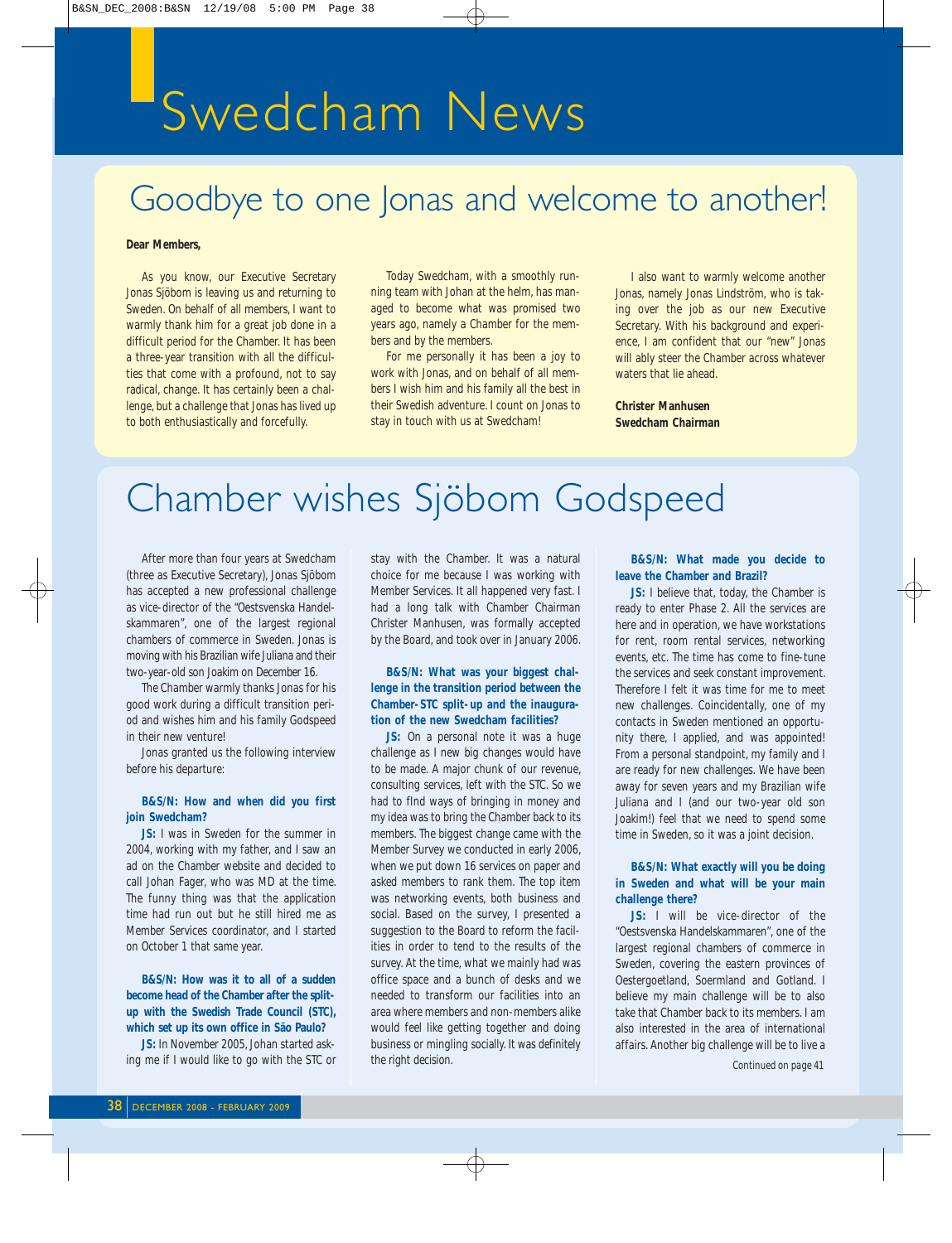## New Executive Secretary takes over

Jonas Lindström has been appointed as the new Executive Secretary of Swedcham in São Paulo. He started working at the Chamber on December 1 (as this magazine was going to press) in close collaboration with outgoing Executive Secretary Jonas Sjöbom.

Lindström graduated from the University of Karlstad in 1996 with a degree of Bachelor of Education, and has additional University courses in areas such as Political Philosophy, Commercial Law and Intercultural Relations. In São Paulo he has mainly been working with education, teaching subjects such as History, Geography and English Literature. In parallel with his work as a teacher, he has been an active member of Swedcham and taken great interest in business relations between Sweden and Brazil. He has also been participating as a paralegal at the law firm Fraga, Bekierman & Pacheco Neto in São Paulo. There he developed the Nordic Desk project, which is a newsletter service sending recent information from Swedish media to a large number of interested people all over the world.

The new head of the Chamber granted the following interview to this magazine:

#### **B&S/N: How did you first come to Brazil?**

**JL:** In July 2000, I was travelling in the US, and in a hotel reception in Boston I met this enchanting Brazilian girl who was there attending a conference. The year after, I decided to come here to get to know her, and Brazil, better. I had the chance to visit Pantanal, Rio, Bahia, Foz de Iguaçu and other fantastic places, so of course I decided to come back. Said and done: in 2002, I decided to leave everything in Sweden and give my relationship and Brazil a try. Today I'm happily married to this girl and we have a son, and now I have a more interesting job than ever, as Swedcham's Executive Secretary. In hindsight all my decisions couldn't have been better, and I do believe that all things happen for a reason.

**B&S/N: When and why did you decide to become a member of Swedcham?**

**JL:** As soon as I moved to São Paulo I



New Chamber Executive Secretary Jonas Lindström shakes hands with Jonas Sjöbom, who was at the helm of Swedcham for three years.

started to look for the Swedish Community. I went to the Scandinavian Church, the Consulate, the Scandinavian Christmas Fair, etc. My first contact at the Chamber was the then Managing Director, Johan Fager. He invited me to one of their events and I really liked what I saw and the way I was welcomed, so soon I decided to become a member. That's a decision I haven't regretted since my membership has given me great opportunities of networking, a closer relationship with Sweden, new friends and many interesting lectures.

#### **B&S/N: How did you become a candidate to the post of Executive Secretary? Had you ever thought of the possibility of heading the Chamber?**

**JL:** When I received the news that Jonas Sjöbom was leaving his position, the thought came to me. The idea of working for Swedcham wasn't new but I can't say I had this all planned because everything happened very fast. I sent my CV, went to interviews and finally got the good news, all in less than a month's time!

**B&S/N: What do you believe are your main challenges at Swedcham?**

**JL:** I think there are many, but that is a great feeling since I enjoy challenges and wouldn't like to have a job without them. Firstly, I need to convince our members and sponsors that now is the time to invest in Swedcham's activities, more than ever. And what about the crisis, you may ask? That's exactly why. Most of us know the influential British economist J.M. Keynes, who said that recession means time to construct new roads and find unexplored paths. I totally agree, and I can add that if you start shrinking your investments and networking activities too much, the only way is down. I'm not the only one who believes that the crisis will affect the US and Europe harder than Brazil and the other BRIC countries, and here Swedish companies have the chance to recover losses made in other parts of the world. In fact, business is about trust, and my *Continued on page 41*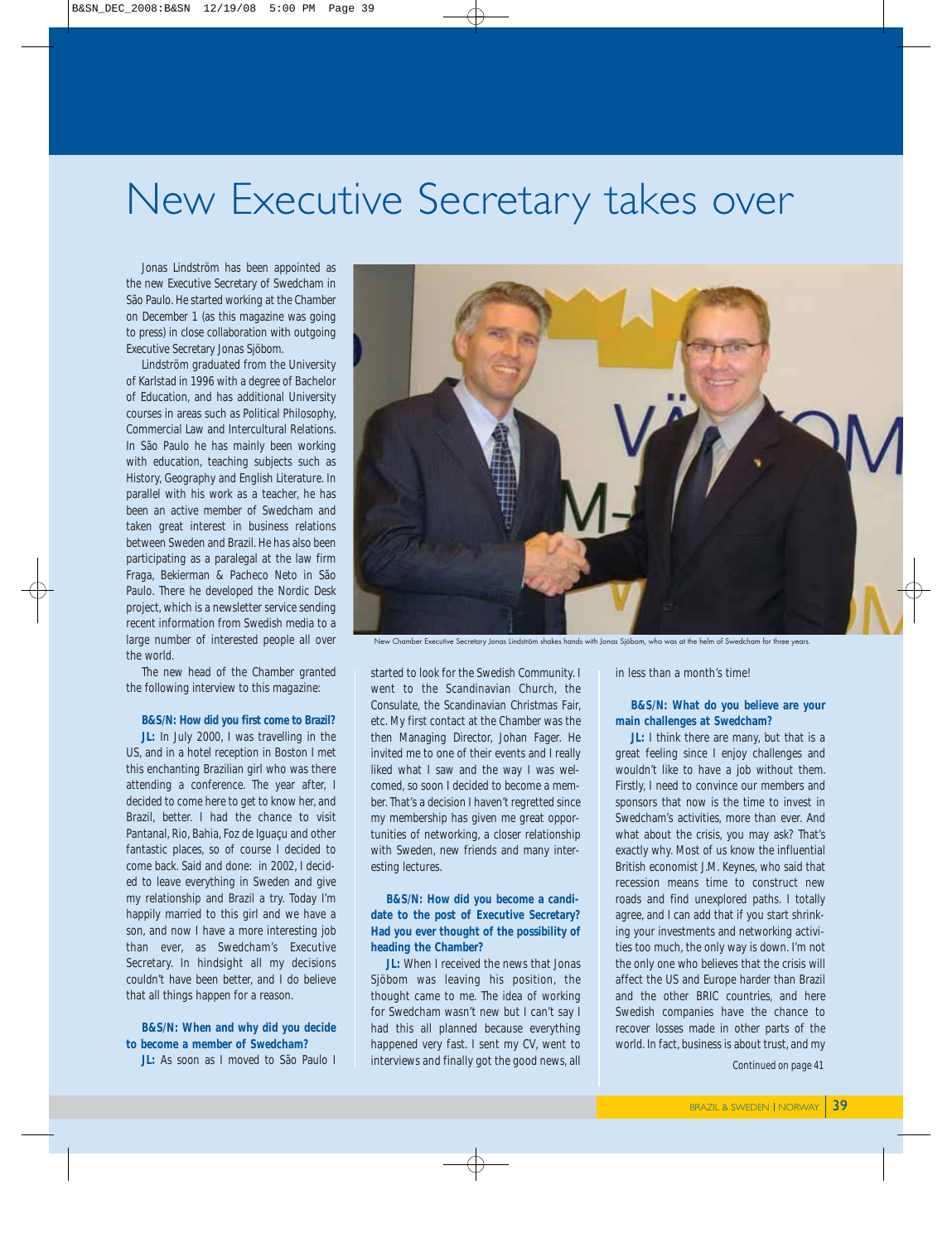### Swedcham News



### Christmas Party at Hotel Sofitel

As this magazine was going to press, the Chamber was busy getting ready for its annual "Julbord" Christmas Party, scheduled for December 4 at the Hotel Sofitel São Paulo in the Ibirapuera district.

Around 150 members and friends were expected to show up for this event, in which participants were to compete for several prizes, including a round-trip ticket to Paris and Electrolux appliances.

The party was also to bid farewell to outgoing Executive Secretary Jonas Sjöbom and welcome incoming Executive Secretary Jonas Lindström.

Sponsors of the event included Air France, Elanders Artcopy, Electrolux, Maxtravel, Nespresso, Hotel Royal Jardins, Scandinavia Designs, Stora Enso, and Universal Pictures.

### Swedish Industry Survey 2008

Swedcham recently conducted another survey on Swedish Industry in Brazil which showed that the total annual revenue reached more than BRL 27 billion in 2007, showing an impressive 17.6% Compound Annual Growth Rate (CAGR) since 2004.

The Swedish Industry Survey is conducted yearly in order to obtain an overview of Swedish business in Brazil as a whole. The 2008 survey, containing 28 questions, was conducted by the Chamber between August 15 and October 1 (just after the beginning of the international financial crisis).

Other highlights of the survey include:

• Companies believe in Brazil: Confidence is at a four-year high, with planned investments at BRL 1.8 billion, up BRL 0.3 billion from 2006.

• Trade is on the increase: Total imports and exports by Swedish companies in Brazil increased by 36% and 16% respectively compared to 2006.

• Workforce is stronger than ever: Swedish Industry in Brazil now has 50.000 employees, up 2.000 employees from 2006.

For further details, please visit our website **www.swedcham.com.br**



(Left to right) Helena Backlund, Silvia Cunha, Monica Nunes, Vera Orleans and Johan Fager were some of the former Chamber employees who showed up for the November 13 Happy Hour.

### Happy Hour in São Paulo

Helena Backlund, a former member of the Chamber's staff in São Paulo, organized a Happy Hour for former and present employees on November 13 at the Swedcham premises on Rua Oscar Freire in the Jardins district.

Helena had previously organized a similar event in Stockholm on August 21, after a lot of detective work.

Like in Stockholm, the event that gathered some 20 former (and present!) staff members was a big success and continued in a neighboring bar until after midnight as people had much news to catch up on!



Ericsson 4 team celebrates arrival at Cochin, India, after winning the second leg of the Volvo Ocean Race. (Photo: Dave Kneale/Volvo Ocean Race)

### Volvo Cars at Auto Show

Volvo Cars and Swedcham invited members to the 25th edition of the International Automobile Show in São Paulo. The most important event in Latin America's automotive industry was held at Anhembi from October 30 to November 9.

On November 4, members were given exclusive access to the Auto Show from noon to 2 p.m., before gates were opened to the general public, participating in the stand of Volvo Car Brasil.

During the Auto Show, the company presented the XC90 Volvo Ocean Race Special Edition, in honor of the 2008/2009 Volvo Ocean Race currently taking place.

Speaking of which, Swedcham is pleased to note that the Ericsson 4 yacht, skippered by Brazil's Torben Grael, arrived in Cochin, India, in the early hours of November 30 to win the second leg of the Volvo Ocean Race. The team had already won the first leg!

### Special thanks for space rental events

The Chamber wishes once again to thank the following companies/institutions for renting our facilities for meetings and events recently:

**Nokia** (September 9-October 11) **LVMH** (October 3, 15, 22, 31, November 7, 25 and 27) **Adidas** (October 21) **Tandberg** (October 23 and 24) **Nunes & Sawaya** (October 29) **O2 Filmes** (November 4) **Nobel Biocare** (November 10) **Sandvik** (November 11) **Outspan** (November 24) **Nespresso** (November 26 and 28) **Swedish Trade Council** (November 27)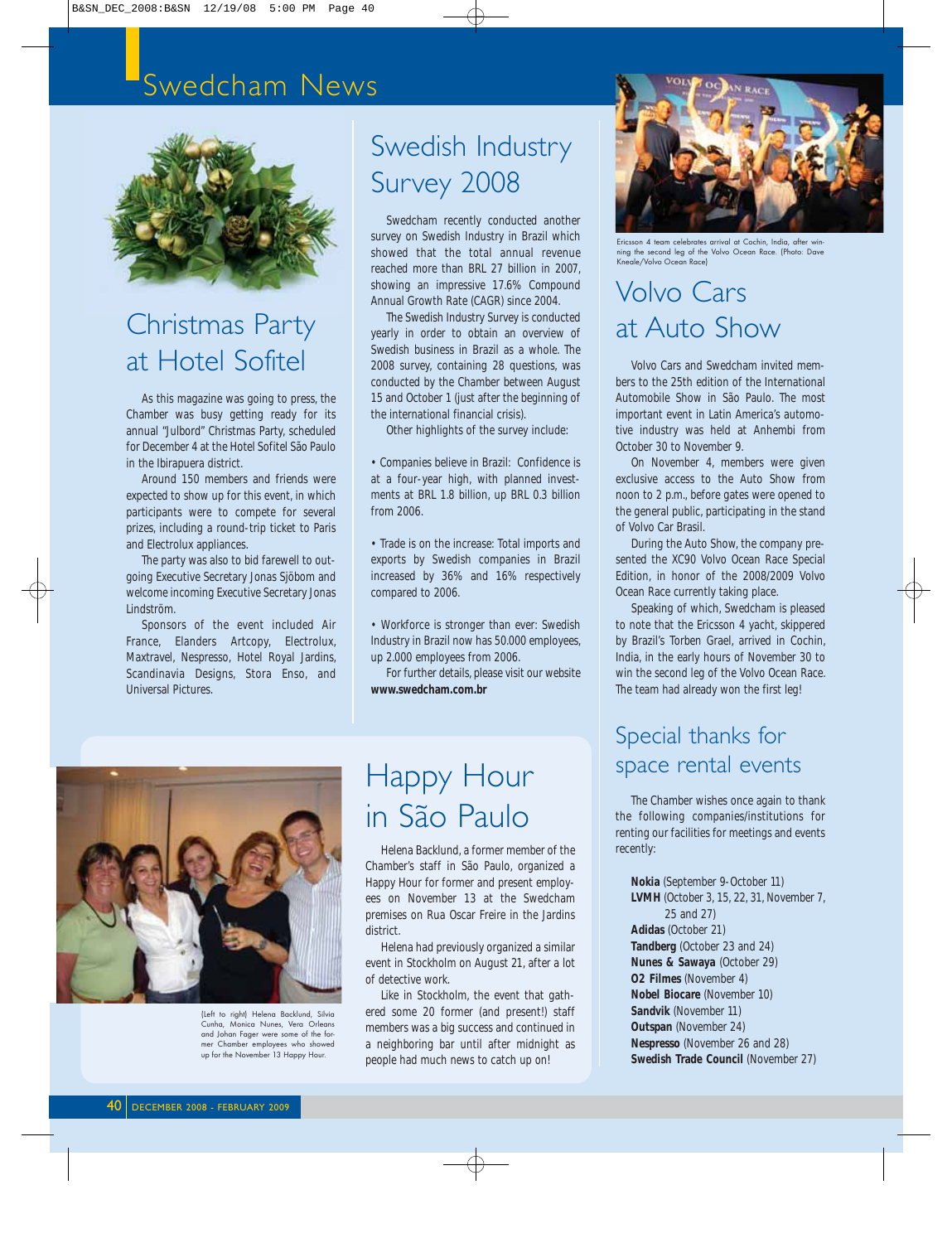### New Members

Swedcham wishes to welcome the following new members:

#### **Corporate:**

ARS Serviços de Comunicação Activity: translation services

#### Cisa Trading S/A

Activity: Cisa Trading is an outsource provider for the import/export needs of firms of varying sizes and activities. It is one of the best equipped international trade companies in terms of logistics infrastructure.

Sigtunaskolan Humanistiska Läroverket (SSHL) Activity: today, the establishment is the largest boarding school in Sweden.

Scandinavia Designs Com. Imp. e Exp. Ltda Activity: Scandinavia Designs has a 40-year history rooted in the true spirit of quality European design.

Vasconcelos & Vasconcelos S/C Ltda.Activity: Activity: oral rehabilitation clinic specializing in Branemark implants

Michael Page Activity: head hunter

Transearch Brasil Activity: head hunter

#### **Individual:**

Nelson Findeiss Vinícius Monteiro de Paula Guirado Célia Regina de Moura Alves Tottoli e Silva

### ...Godspeed!

*Continued from page 38*

day-to-day life in the dark, cold and snow! Needless to say the climate and way of doing business are much different. I will probably have to slow down a bit as I will be going from a megalopolis of some 20 million inhabitants to a city of 150,000!

#### **B&S/N: What would be your main advice/tips to the new incoming Executive Secretary?**

**JS:** The key factor is to communicate with members as much as possible and meet their needs and demands. Besides communication, I would say patience as well since we are a member organization and they all have different needs and points of view.

#### **B&S/N: What message would you like to leave to Swedcham members?**

**JS:** First, I would like to thank everyone for supporting the Chamber since I have been at the helm since 2006. I would also like them to be patient with the new Executive Secretary in this new transition phase. I believe nobody really knows what lies ahead in 2009, but I am convinced that Jonas Lindström will have a good chance of applying his own ideas and leading the Chamber smoothly through its new phase. I wish all members and my replacement the very best of luck for 2009! I will most certainly be a Chamber member myself and keep in touch with everyone!

### ...New Executive **Secretary**

*Continued from page 39*

challenge is making sure that the trust Swedish industry always has had in Brazil remains. Other challenges are to continue offering good services to our members and to make sure that Swedcham continues being a harmonious place of work, as it has been under Sjöbom's leadership.

#### **B&S/N: Do you have any specific ideas or plans already?**

**JL:** I don't know if all our members have come to see the facilities after the great reform that was completed in 2006, so, first of all, I'd like all members to really come and visit to see what we have to offer. I'm going to work hard to promote the Chamber as a business and meeting center. We have modern meeting rooms with videoconferencing equipment, and I'd like to see them used as much as possible. Small and large companies are discovering how cost and time saving it is to arrange videoconferencing instead of sending employees all over the world to make decisions. I'm also going to continue working and developing the same activities that have been successful so far, such as the luncheons, evening workshops and Swedish classes.

#### **B&S/N: As the new Executive Secretary, is there any message you would like to convey to members?**

**JL:** As I just said, there are many possibilities at Swedcham that some members might not even be aware of. I'd like to welcome old

and new members to see me and discuss what we can offer. We are a small Chamber and in many cases we can literally offer "tailor-made" events and activities. However, in these times of elections, I'd like to quote (with a small adaption) JFK's inaugural presidential speech: "Ask not only what Swedcham can do for you but also what you can do for Swedcham." I'm convinced that there are still many unexplored areas for the Chamber to work within and hopefully with help and support from its members we can develop even more and meet the needs of the 21st century.

#### **B&S/N: Could you tell us a bit about your Nordic Desk project?**

**JL:** I've been fortunate to become a friend of Swedcham's Legal Director Dr. Renato Pacheco Neto. He masters more than ten languages, of which one is Swedish. Together we used to read news in Swedish media about Brazilian and Swedish trade, and one day we had the idea of spreading this to a wider public. We had some e-mail addresses from Swedcham and others from Renato's Law Firm. It started on a small scale but the interest grew and today I have approximately 400 people who weekly receive this Swedish news clipping, reporting what's going on between Sweden and Brazil, mainly focusing on trade, but also culture and sports.

#### **B&S/N: On a more personal note, we hear you like to explore new places. Could you mention some of them?**

**JL:** When I said this I meant it both literally and figuratively. The former meaning going to new geographic places. I love travelling and I have been fortunate to visit many countries all over the world and also a number of marvelous places in Brazil but the world is big and I definitely don't want to stop. The latter meaning exploring places I'm not simply used to going to. A Polish psychologist called Alice Miller says that people need to "live in a dialogue with their own horizons". This means that we shouldn't close doors to places, experiences or people we think we wouldn't like. In order to grow as a person you must confront people you might not like, watch strange films, or read awkward books. I try to be an open-minded person and thanks to that I consider myself a very rich person, maybe not in material assets but definitely in interesting experiences and good memories.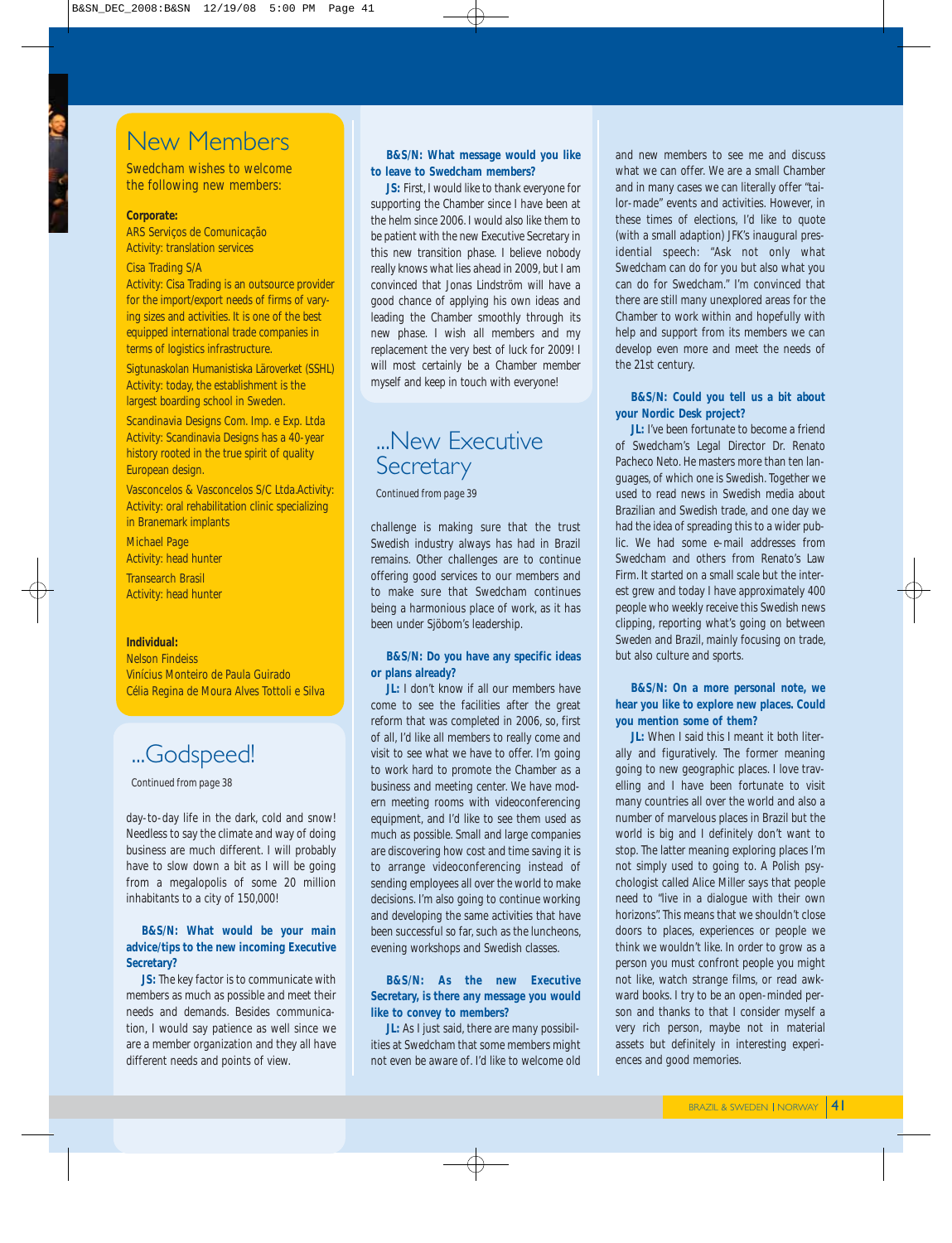## CEO Peter Nilsson presents overview of Trelleborg Group to Chamber members

#### By J. F. Thrall

n October 30, Swedcham Brasil hosted a gettogether with Peter Nilsson, the CEO of the Trelleborg Group, who presented Chamber members with an overview of the Trelleborg Group. Trelleborg, a global industrial group whose leading positions are based on advanced polymer technology and indepth applications know-how, develops inumerous high-performance solutions that seal, damp and protect in demanding industrial environments. The group has annual sales of approximately SEK 31 billion and employs some 25,000 employees in over 40 countries worldwide. **O**<br>membe

> "Many people still think that Trelleborg is just a tire manufacturer and, while we still produce a variety of tires for offroad applications like farm tractors and harvesters, this represents today a very small portion of our business applications," emphasized Nilsson to a group of Chamber members who attended his presentation and the cocktail and buffet that was held afterwards. "Our group operates and provides solutions for agriculture, construction, the offshore oil & gas sector, aerospace industry – any application that requires products that seal, damp and protect."

> The Trelleborg CEO outlined the structure of the group and clearly stated that it was not simply a holding company but rather a group that purchased participation in other companies whose technology or product applications provided added value to existing business applications already in place or represented an expansion into a market that showed a potential for growth.

> "Actually, we see Latin America and especially Brazil as one of the regions where we would really like to expand our operations," said Nilsson. "Presently just 3% of our group sales are generated in Latin America and there is a tremendous growth potential for the area. We will con-

(Left to right) Swedcham Board Member Nils Bonde, Chairman Christer Manhusen, Trelleborg Group CEO Peter Nilsson, and Chamber Executive Secretary Jonas Sjöbom



centrate on Brazil but just how that growth will be implemented due to the present global financial crisis remains to be seen. We will of course continue operations in our facilities in São Jose dos Campos and São Paulo, and we are very interested in providing products for the offshore oil & gas operations of



Trelleborg Group CEO Peter Nilsson addresses Chamber members.

Petrobras. We also welcome the expansion in Brazil's shipbuilding and maritime fields, not only for the sale of ship fenders used in harbor docking but for those vessels that require sealing protection for the transport of petroleum products."

Trelleborg has a tradition of generating its group company operations based on excellence with emphasis on the operational, commercial and financial aspects of each individual business in the group. Companies are administered by directors who assume total responsibility for the planning, operations and financial structures of their companies and they report to the Trelleborg Group directors using corporate systems which maximize all operational aspects of each company within the corporate infrastructure. This means that corporate directors are not only directly responsible for their company's operational results but active in the firm's expansion and position in the world market.

"Trelleborg has a total of 120 manufacturing sites and has been on the stock market since 1964," concluded Nilsson. "Our automotive sector represents one third of our sales but our mission as a group is based on a vision that relies on excellence, not only of our products by our operational methodology. We manufacture some 90 products in 12 fields and we will continue to have an eye for new technologies, business opportunities and markets throughout the world where we can not only sell and interact with the local economies but also play an active role in the communities where we live and work. Brazil is one of those economies where we will not only closely examine the possibilities for providing viable solutions for the internal market, but become providers of solutions using the latest technologies to benefit both the country and its industries."